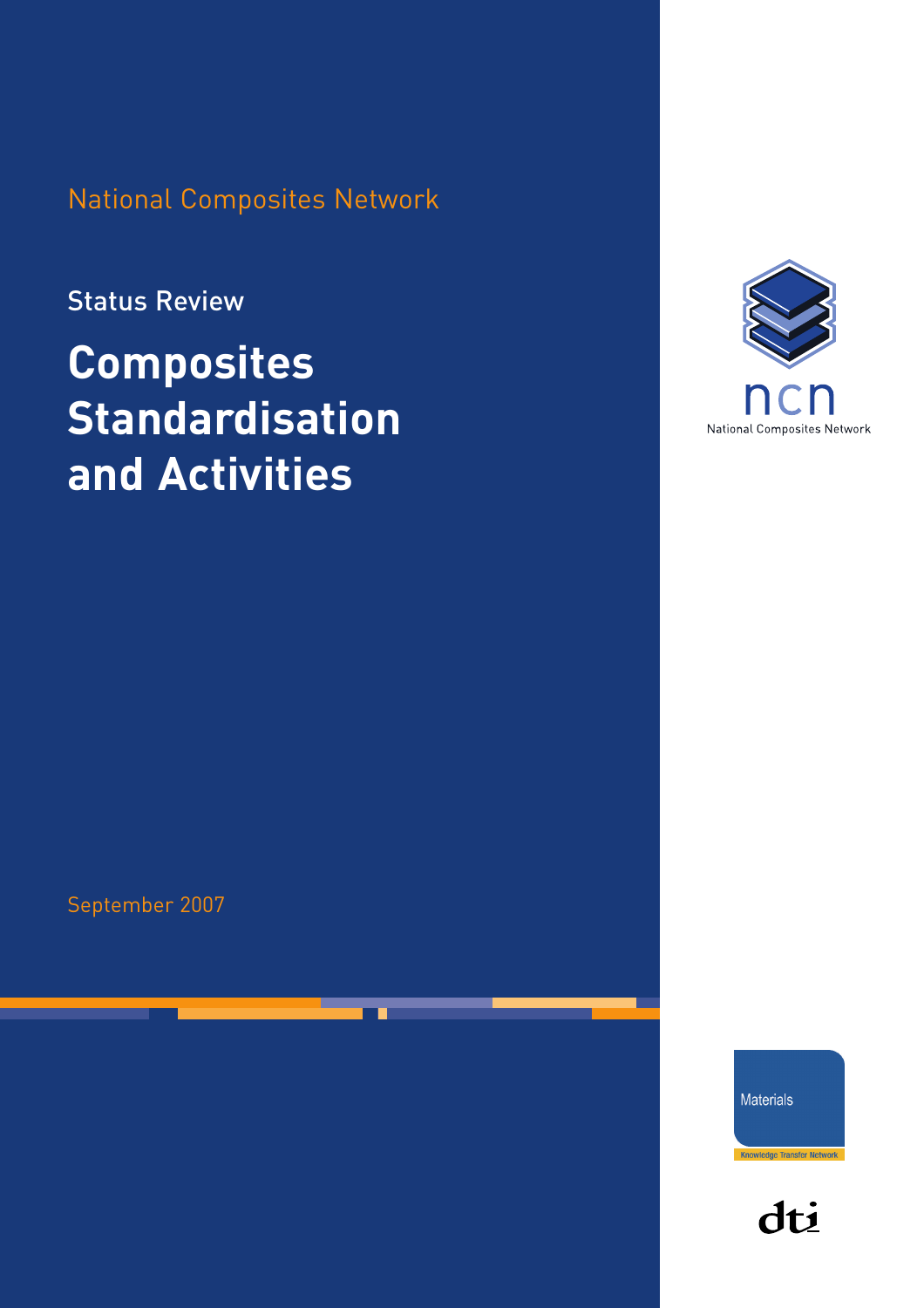

**Review of Composites Standardisation Status and Activities** 

**Graham D Sims** 

**September 2007**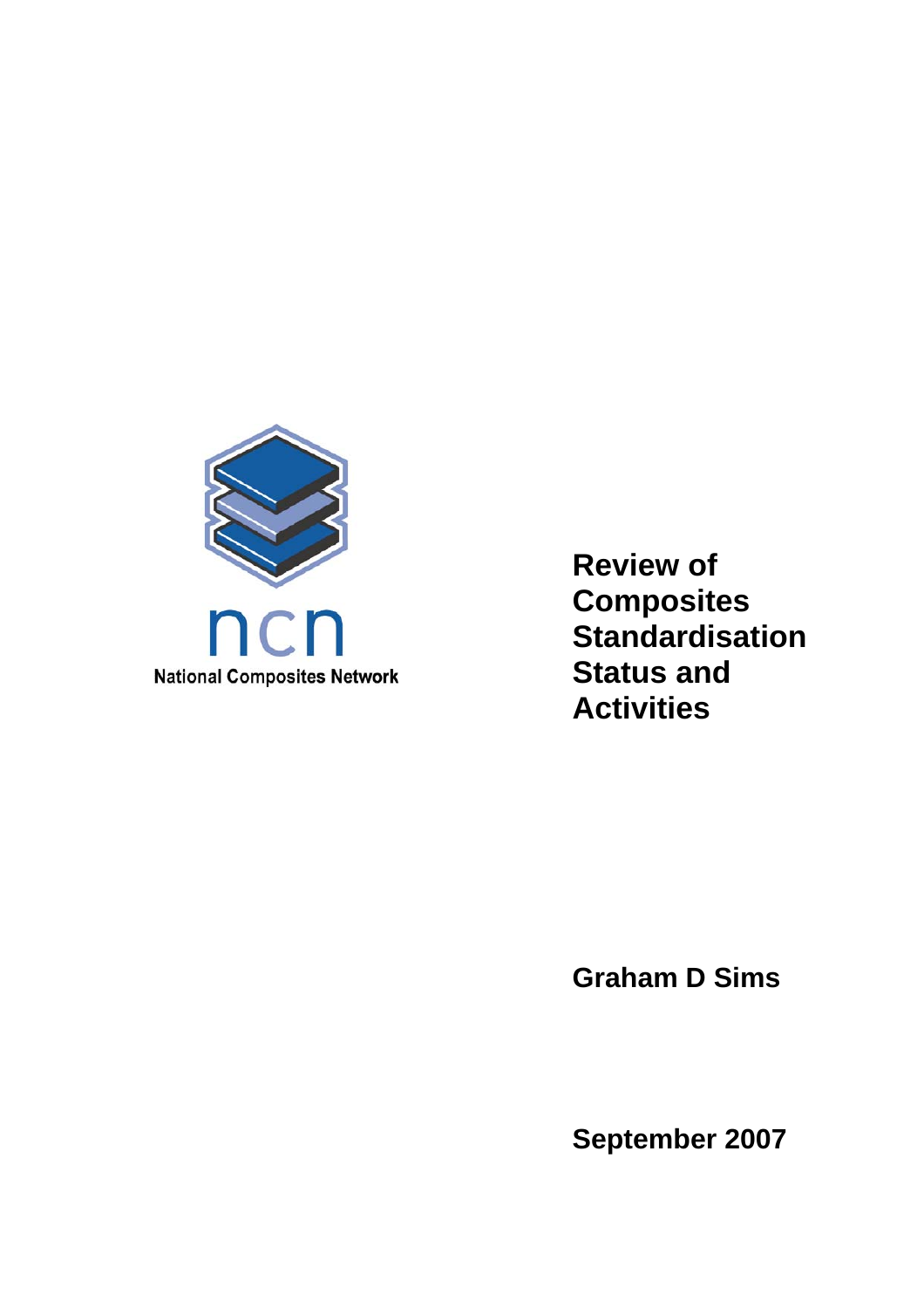## **Review of Composites Standardisation Status and Activities**

### Graham D Sims

#### **SUMMARY**

This guide reviews current standardisation of test methods, material specifications and product standards for polymeric matrix composites containing "long" fibres. Long fibre composites are defined in ISO standards "as those containing fibres with a length greater than 7.5 mm in the starting material or compound".

Several standardisation "levels", see below, of increasing complexity exist that contribute to the testing and traceability of any final composite product.

#### **Standardisation Levels**

- Constituent material specifications and test methods
- Compound specification and test methods
- Coupon level test methods and test plate manufacture
- Composite material database standards
- Structural element test methods
- Sub-component specifications
- Product approval standards
- Non-destructive evaluation standards

International standardisation for composites, at the material level, in ISO has taken a significant step forward with the transfer of the TC61/SC13 Secretariat from France to Japan, which will provide the opportunity to submit new work items. The UK industry should use this change to promote its needs for new test methods, specification standards and QA supporting infrastructure.

Composite product standards are normally developed in specialist product working groups within CEN, the standards body for Europe. It is important to review the use of materials data and design procedures across a wide range of applications standardised predominately in these standards.

Guide prepared on behalf of NCN Task Group on "Design Codes, QA and Standards".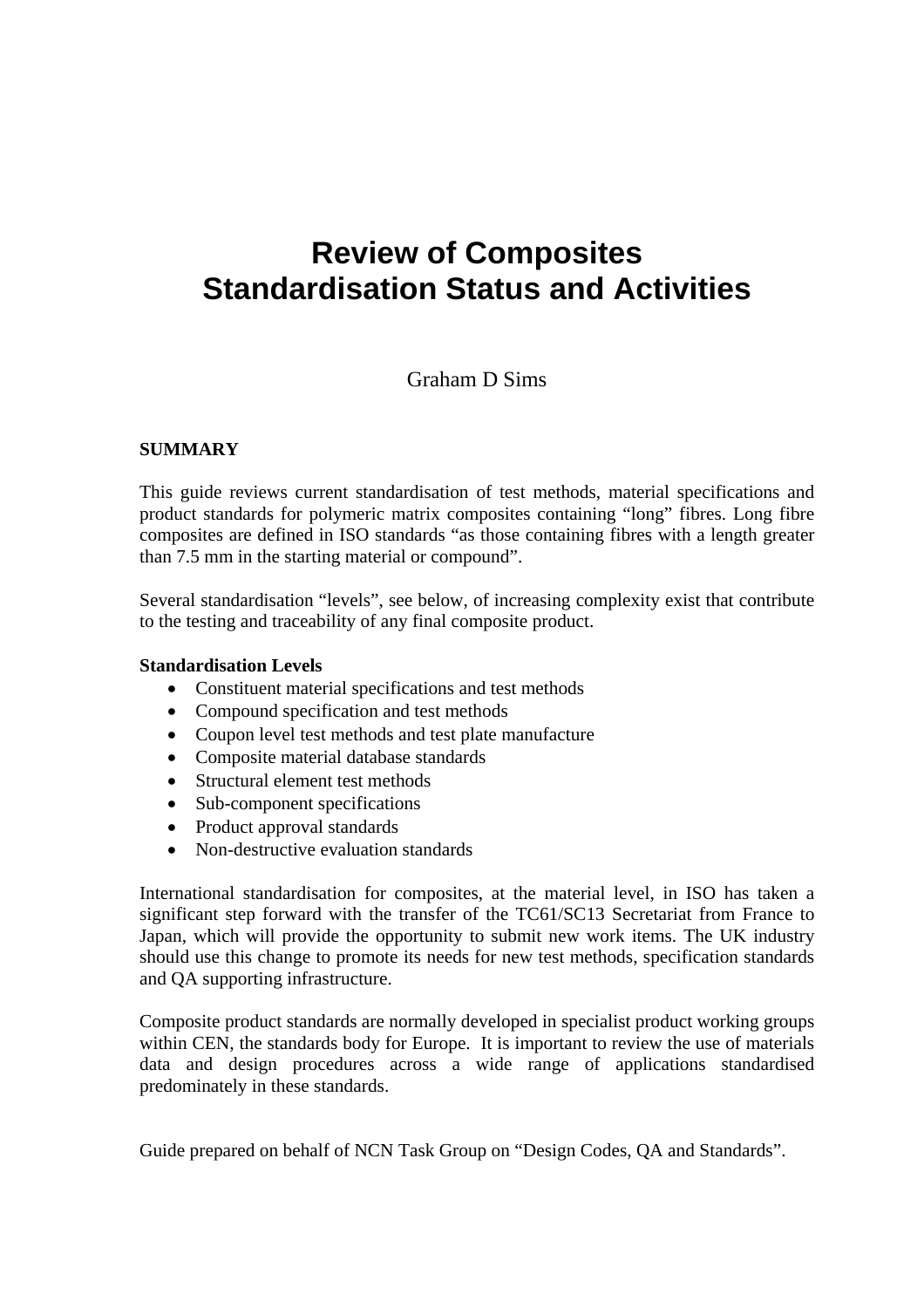#### **CONTENTS**

|     |                                                                | 3                                                                                                                                                                          |
|-----|----------------------------------------------------------------|----------------------------------------------------------------------------------------------------------------------------------------------------------------------------|
| 3.1 | CONSTITUENT MATERIAL SPECIFICATIONS AND TEST<br><b>METHODS</b> | 3                                                                                                                                                                          |
| 3.2 | <b>COMPOUND SPECIFICATION AND TEST METHODS</b>                 | 3                                                                                                                                                                          |
|     | <b>COUPON LEVEL TEST METHODS</b>                               | 5                                                                                                                                                                          |
|     | STRUCTURAL ELEMENT TEST METHODS                                | 9                                                                                                                                                                          |
|     | PRODUCT APPROVAL STANDARDS                                     | 10                                                                                                                                                                         |
|     |                                                                | 11                                                                                                                                                                         |
| 4.1 | <b>FUTURE REQUIREMENTS</b>                                     | 11                                                                                                                                                                         |
|     | STANDARDISATION INPUTS FROM UK COMPANIES                       | 11                                                                                                                                                                         |
|     |                                                                | 12                                                                                                                                                                         |
|     |                                                                | <b>INTRODUCTION</b><br><b>STANDARDISATION INFRASTRUCTURE</b><br>PROGRESS IN STANDARDISATION<br>3.3<br>3.4<br>3.5<br><b>CONCLUDING COMMENTS</b><br>4.2<br><b>REFERENCES</b> |

#### **ABBREVIATIONS**

| <b>AECMA</b> | <b>European Aerospace Trade Federation</b>                             |
|--------------|------------------------------------------------------------------------|
| <b>AFNOR</b> | <b>Association Francaise de Normalisation</b>                          |
| <b>ANSI</b>  | <b>American National Standards Institute</b>                           |
| <b>ASTM</b>  | <b>American Society for Testing and Materials</b>                      |
| <b>BSI</b>   | <b>British Standards Institution</b>                                   |
| <b>CD</b>    | <b>ISO Committee Draft ballot stage</b>                                |
| <b>CEN</b>   | Comité European de Normalisation                                       |
| <b>DIN</b>   | <b>Deutsches Institut fur Normung</b>                                  |
| <b>DIS</b>   | <b>Draft International Standard ballot stage</b>                       |
| EN           | <b>European Standard</b>                                               |
| EN           | Aerospace Series of CEN standards prepared by AECMA,                   |
| Aerospace    | (n.b. EN 6000 series based on Airbus Industries Test Methods (AITMs)). |
| <b>FDIS</b>  | <b>Formal Draft International Standard ballot stage</b>                |
| <b>ISO</b>   | <b>International Standards Organisations</b>                           |
| <b>JIS</b>   | <b>Japanese Industrial Standards</b>                                   |
| prEN         | <b>Preliminary enquiry vote for EN standard</b>                        |
| <b>SC</b>    | Sub-committee                                                          |
| TC           | <b>Technical Committee</b>                                             |
| <b>VAMAS</b> | <b>Versailles Project on Advanced Materials and Standards</b>          |
| WD           | <b>ISO Working Draft (within Working Group)</b>                        |
| WG           | Working Group                                                          |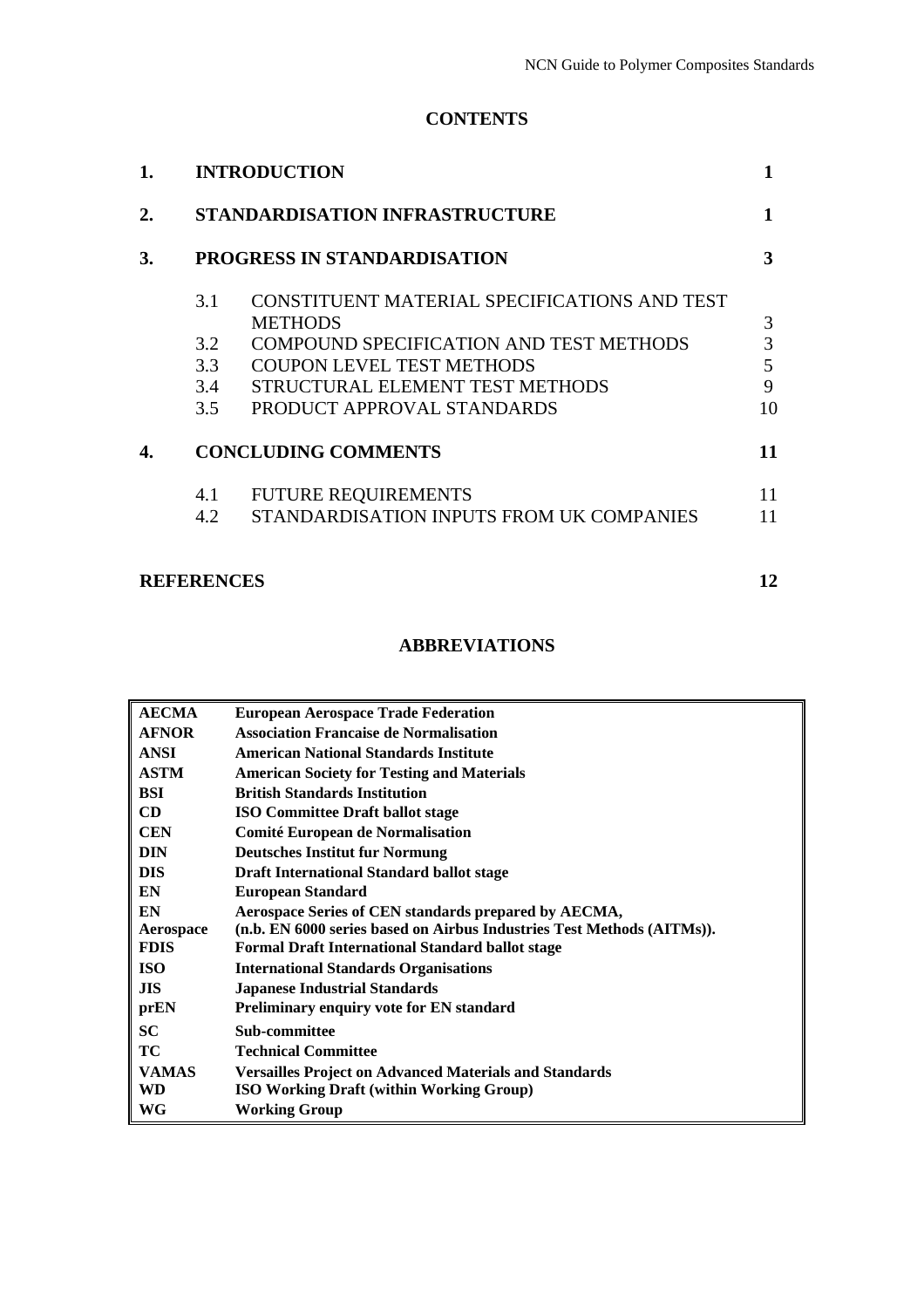#### **1. INTRODUCTION**

This guide reviews progress on standardisation of test methods, material specifications and final products standards for polymer composites. The guide only considers those materials containing "long" fibres (i.e. those containing fibres with a length greater than 7.5 mm in the starting material or compound). Plastics reinforced by fibres shorter than 7.5 mm are tested in the same manner as unreinforced and particle-reinforced plastics.

Several levels of standards and specifications have been identified, as listed below. These are shown diagrammatically in Figure 1 highlighting the alternating dependence of specification and test methods standards at each level.

#### **Standardisation levels for composite materials:**

- Constituent material specifications and test methods
- Compound specification and test methods
- Coupon level test methods and test panel manufacture
- Composite material database standards
- Structural element test methods
- Sub-component specifications
- Product approval standards
- Non-destructive evaluation standards.

In Section 2, the standardisation process is briefly reviewed; followed by a review of the above standardisation levels where there is significant activity, in Section 3. Section 4 assesses standards under development and future needs.

#### **2. STANDARDISATION INFRASTRUCTURE**

The main bodies responsible for standardisation in this field are ISO, CEN (General), CEN Aerospace, ASTM, JIS and other national bodies. The activities are identified via the lead body, although most test method standards in ISO are eventually published as triple numbered BS EN ISO standards. All CEN standards are automatically published as national standards within the EU (e.g. British Standards), whereas ISO standards are subject to a re-ballot before adoption as a BSI standard.

International standardisation for composites in ISO has taken a significant step forward with the transfer of the ISO TC61/SC13 Secretariat from France to Japan. Following this change, there will be again the opportunity to submit new work items. The CEN General Series under CEN TC249, draws mainly on ISO standards for coupon and materials tests through parallel votes of ISO standards. The composite product standards in CEN are developed in specialist product working groups e.g. CEN TC210 for GRP Pressure Vessels. Development of specialist aerospace equivalent standards continues to be undertaken within the EN Aerospace series.

The new ISO Convenor for Polymer Composites is Dr Takashi Ishikawa, with Dr Kimihiro Ikezaki convening Working Group 1 covering "Fibres and fibre products (e.g. fabrics) – Test and Specifications; and Dr Graham Sims convening Working Group 2 covering "Laminates and moulding compounds" (covering Test Methods and Specifications).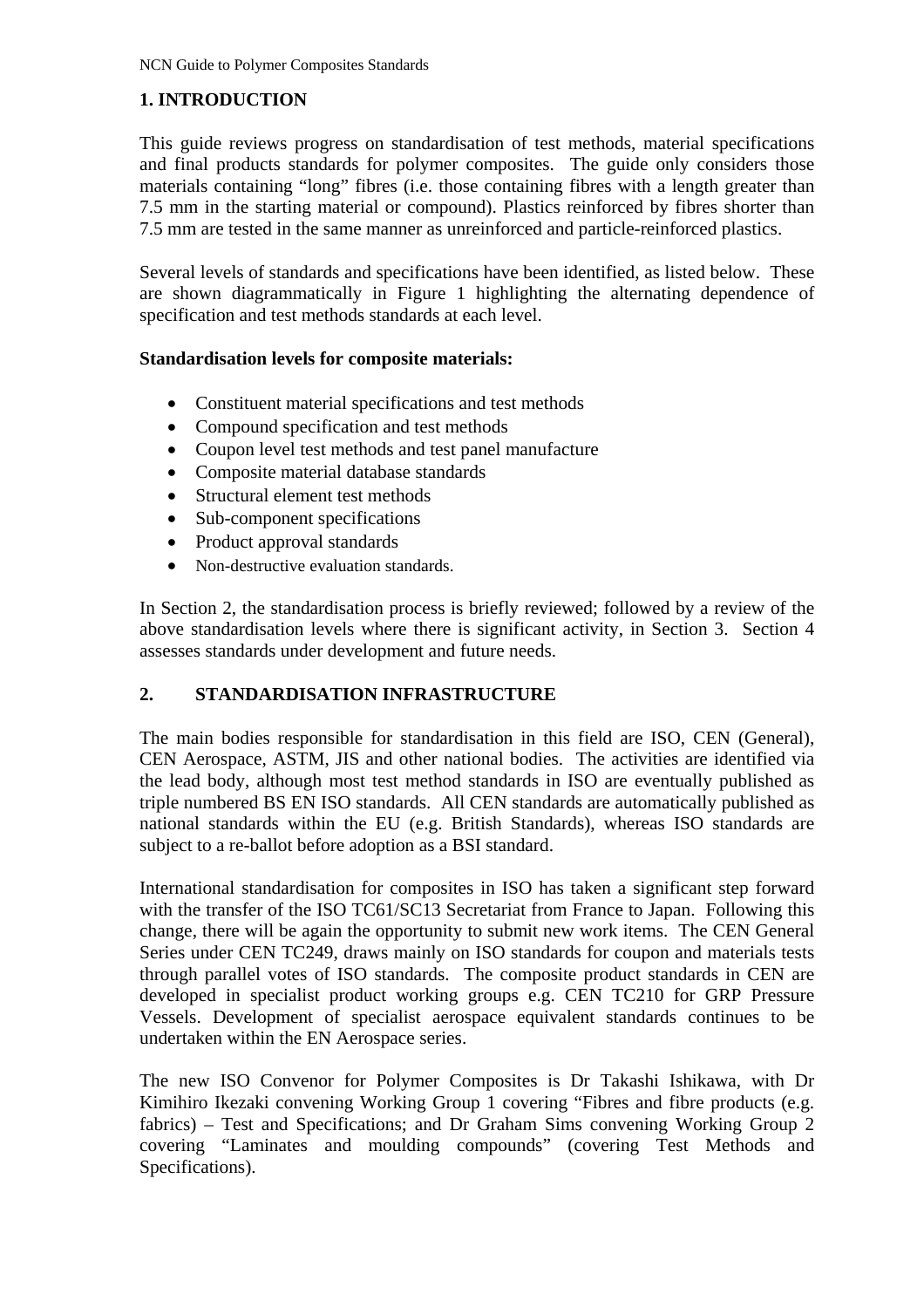

#### **Figure 1. Chain of validation for composites products**

It should also be noted that the requirements to place a new item on the official work programme as an approved work item (AWI) are quite demanding in their own right. A new work item requires 12 countries to support, 5 countries to work (i.e. read documents carefully, participate in discussions, possibly participation in round-robin test on documents with nominated experts) and a qualifying score for the need and impact of proposed documents. The score is based on assessment on the following aspects:

- 1 What is the potential of this project to contribute to international trade and production?
- 2 What is the potential of this project to contribute to economic efficiency, health, safety, or the environment?
- 3 How great is the need to harmonize national approaches in this subject area that may serve as barriers to international trade?
- 4 What is the feasibility of achieving consensus on International Standard(s) in this subject area by the proposed target dates?
- 5 What priority should be assigned to the development of International Standard(s) in this subject area?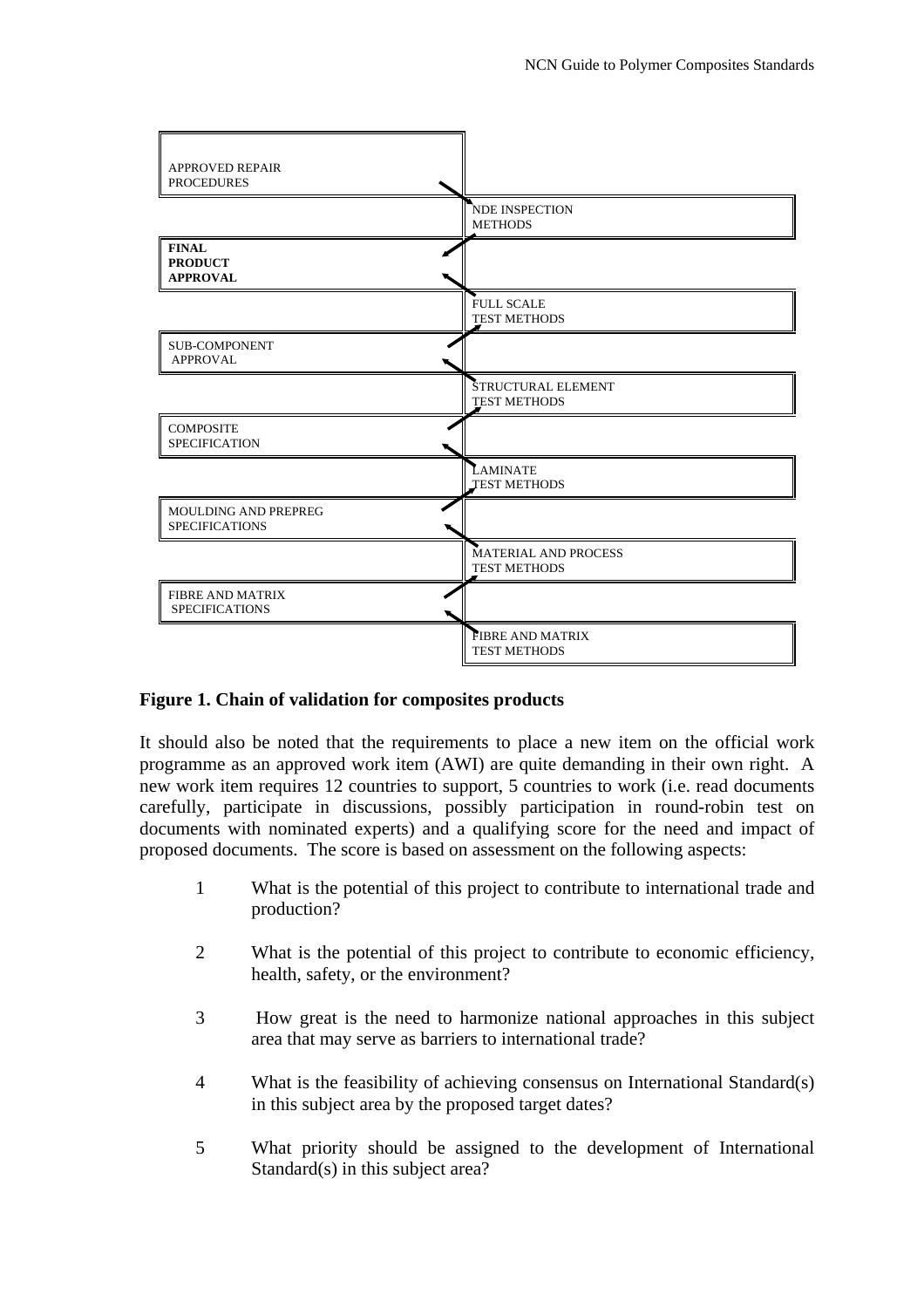#### **3. POLYMER COMPOSITES STANDARDS**

#### 3.1 CONSTITUENT MATERIAL SPECIFICATIONS AND TEST METHODS

There is now a fairly extensive infrastructure of textile-size (e.g. can be woven into fabrics) fibre test methods, initially covering glass-fibres and similar standards for carbonfibres. Later standardisation has been aimed at producing generic version of these test methods. For example, linear density is independent of fibre type, and a generic standard covers current fibres and importantly new fibres of this size; without the need to draft, ballot and publish a new specific standard for the new fibre. The proposed carbon fibre yarn specification standard (prEN 13002) has been withdrawn pending appointment of a new project leader. This type of specification standard is important for the supply industry as an illustration to potential end-users that fibres are available to a consistent specification, and from more than one supplier. A coding system based on mean values and defined ranges is proposed to identify the modulus and strength combinations available. However, no agreement has been obtained to date.

A CEN specification for non-crimp fabrics (NCF) published as BS EN 13473 provides timely support for this increasingly important reinforcement format. Stitched non-crimp fibre formats allow larger weights of material to be deposited with multiple fibre orientations, which is particularly suitable for resin transfer moulding (RTM) methods. The latest position on constituent fibre standards is given in Table 1

| <b>Standard</b>      | <b>Title</b>                                                                         |  |  |
|----------------------|--------------------------------------------------------------------------------------|--|--|
| <b>Number</b>        |                                                                                      |  |  |
| <b>ISO 1887</b>      | Glass fibre – Determination of combustible matter content (size)                     |  |  |
| <b>ISO 1888</b>      | Textile glass – Staple fibres or filaments - Determination of average diameter       |  |  |
| <b>ISO 1889</b>      | Reinforcement yarns – Determination of density                                       |  |  |
| <b>ISO 1890</b>      | Reinforcement yarns - Determination of twist                                         |  |  |
| <b>ISO 2078</b>      | <b>Textile glass - Yarns - Designation</b>                                           |  |  |
| <b>ISO 3341</b>      | Textile glass – Yarns - Determination of breaking force and breaking elongation      |  |  |
| <b>BS</b> 4045       | Specification for epoxide resin pre-impregnated glass fibre fabrics                  |  |  |
| <b>ISO 9291</b>      | Textile glass reinforced plastics – rovings – preparation of unidirectional plats by |  |  |
|                      | winding. (being replaced by ISO 1268)                                                |  |  |
| <b>ISO 9163</b>      | Textile glass rovings – Preparation of test specimens and determination of tensile   |  |  |
|                      | strength of impregnated rovings                                                      |  |  |
| <b>ISO 10119</b>     | Carbon fibre – Determination of density                                              |  |  |
| <b>ISO 10548</b>     | Carbon fibre – Determination of size content                                         |  |  |
| <b>ISO 11566</b>     | Carbon fibre – Determination of tensile properties of single filament specimens      |  |  |
| ISO 11567            | Carbon fibre – Determination of filament diameter and cross-sectional area           |  |  |
| <b>ISO 10618</b>     | Carbon fibre - Determination of tensile properties of resin-impregnated yarn         |  |  |
| <b>ISO 13002</b>     | Carbon fibre – Designation system for filament yarns                                 |  |  |
| <b>BS ISO 10371</b>  | Fibre reinforced plastics. Braided tapes for composite materials reinforcement.      |  |  |
|                      | <b>Basis for a specification</b>                                                     |  |  |
| <b>BS EN 13003</b>   | Para-aramid fibre filament yarns                                                     |  |  |
| <b>BS EN 13417</b>   | Specification for woven fabrics - Parts 1-3                                          |  |  |
| <b>BS EN 13473</b>   | Specification for multi-axial multi-ply fabrics (NCFs) - Parts 1-3                   |  |  |
| <b>BS EN 14020</b>   | Specification for textile glass rovings - Parts 1-3                                  |  |  |
| <b>BS EN 14118</b>   | Specification for textile glass mats - Parts 1-3                                     |  |  |
| <b>ISO/DIS 15039</b> | Textile glass rovings – determination of solubility of sizing                        |  |  |
| <b>ISO/DIS 15100</b> | Plastics – reinforcement fibres – chopped strands – determination of bulk density    |  |  |

#### **Table 1: Constituent fibre specifications and test method standards**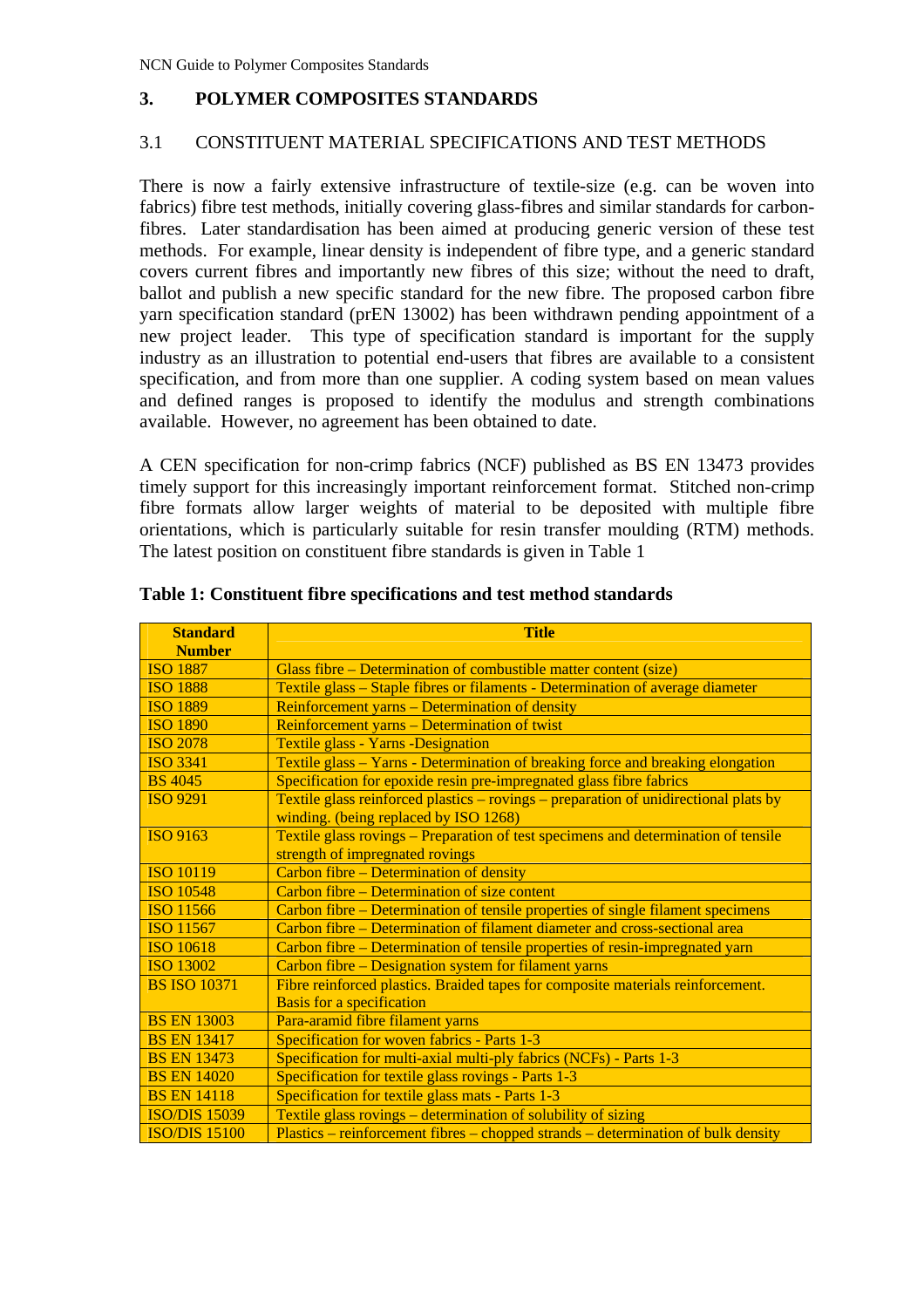Resin matrices, both thermoplastic and thermoset, are mainly covered by standards for the unreinforced plastic and are not listed here. In general, these methods and specifications are comprehensively represented in the ISO series.

#### 3.2 COMPOUND SPECIFICATION AND TEST METHODS

Good progress has been made with two standards (i.e. EN 13677 and 13706) more recently published (see Table 2). There is a structural format difference between BS EN 13706 for pultruded profiles, which includes mandated minimum levels of performance, and the other two standards (i.e. for GMTs and SMCs specification) that rely on establishing bounds for the mean properties as agreed between supplier and moulder/user. This is to be expected in the latter cases as many "recipes" exist. The standard defines the properties to be controlled and the limits, in percentage terms, while the customer/supplier agrees the absolute level of the properties. For pultrusions, the CEN specification is already increasing the application of pultruded sections (e.g. box, tee, channel, angle).

| <b>Standard Number</b> | <b>Title</b>                                                               |
|------------------------|----------------------------------------------------------------------------|
| <b>EN 14598</b>        | Reinforced plastics composites – Specifications for thermoset moulding     |
|                        | compounds (SMC, BMC, DMC)                                                  |
| EN 2833                | Aerospace: Reinforced Plastics - Glass fibre pre-impregnates               |
| <b>EN 14447</b>        | Fibre reinforced plastics. Glass mat reinforced thermoplastics (GMT).      |
|                        | Determination of flowability and solidification                            |
| <b>ISO 9782</b>        | Plastics; reinforced moulding compounds and prepregs - Determination of    |
|                        | apparent volatile matter content                                           |
| <b>ISO 10352</b>       | Fibre reinforced plastics – Moulding compounds and prepregs –              |
|                        | Determination of mass per unit area                                        |
| <b>ISO 11667</b>       | Fibre reinforced plastics – moulding compounds and prepregs –              |
|                        | Determination of resin, reinforced fibre and mineral filler content -      |
|                        | <b>Dissolution methods</b>                                                 |
| <b>BS EN ISO 12115</b> | Fibre reinforced plastics – thermosetting moulding compounds and prepregs  |
|                        | - determination of flowability, maturation and shelf life                  |
| <b>ISO 12114</b>       | Fibre reinforced plastics – thermosetting moulding compounds and prepregs  |
|                        | - determination of cure characteristics                                    |
| <b>BS EN 12575</b>     | Plastics. Thermosetting moulding compounds. Determination of the degree    |
|                        | of fibre wet out in SMC.                                                   |
| <b>EN 1342</b>         | <b>SMC/BMC – Determination of anisotropy</b>                               |
| <b>EN 13677</b>        | Reinforced Plastics Composites – specifications for thermoplastic moulding |
|                        | compounds (GMT)                                                            |
| <b>BS EN 13706</b>     | Pultruded Profiles - Specifications - Parts 1-3                            |
| <b>EN 14447</b>        | <b>GMT</b> - Determination of flowability and solidification               |
| <b>EN 14598</b>        | <b>SMC/DMC - Specifications - Parts 1-3</b>                                |
| <b>ISO 15034</b>       | Composites - Prepregs – Determination of resin flow                        |

#### **Table 2: Compound specification and test methods**

The first public composite road bridge designed by Mouchel (see Figure 2) has been opened on the B4508 road in Oxfordshire [3]. Interestingly, the main structural load bearing units forming the cross-beams are based on plain pultruded GRP box sections, conforming to the E23 grade defined by BS EN 13706 standard, stiffened by carbon-fibre cappings. An EU research project funded the development of the more complicated shaped pultrusions known as "Asset" units that are bonded together to form the road deck. There was considerable interest in this bridge application as shown by the 250 delegates attending a seminar on the bridge design and build held on the day previous to the official opening.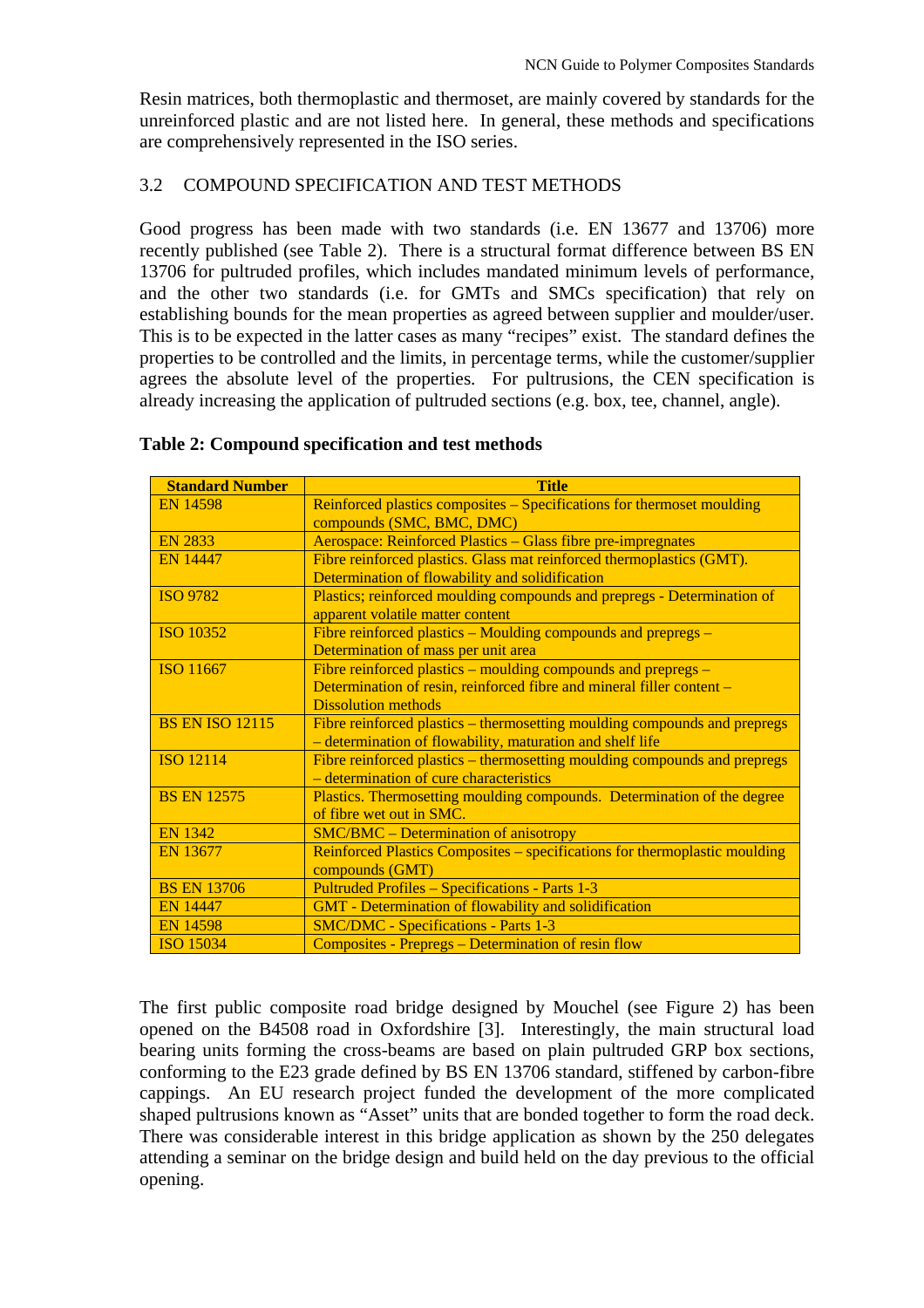

**Figure 2. Military tank used for on-site testing of Mouchel designed bridge** *(Courtesy of Mouchel Parkman )*

#### 3.3 COUPON LEVEL TEST METHODS

3.3.1 Test panel preparation

The revision of ISO 1268 as a multi-part standard now covers most established process routes, as noted in Table 3. The aim of these standards is to ensure that test panels are made consistently and in a representative manner for the wide range of available manufacturing routes. As new processes outside the existing scopes are established, further parts will be added to the standard. Supporting standards at this level are those related to quality aspects, such as for measuring fibre and void content. For glass-fibre based systems ISO 1172 and ISO 7822 based on resin burn-off are used. For carbon-fibre based systems, ISO 14127 provides several methods including the principle method of chemical dissolution.

Defects from unbonded laminae, or entrapment of voids or contaminates are detected using the ultrasonic C-scan technique. Drafts for standardisation [3-5] for the use of this technique were prepared in a DTI CARAD project led by NPL in conjunction with DERA (now Qinetiq) and industry are being used initially to develop in-house documents. It is proposed to standardise this work through the EN Aerospace series.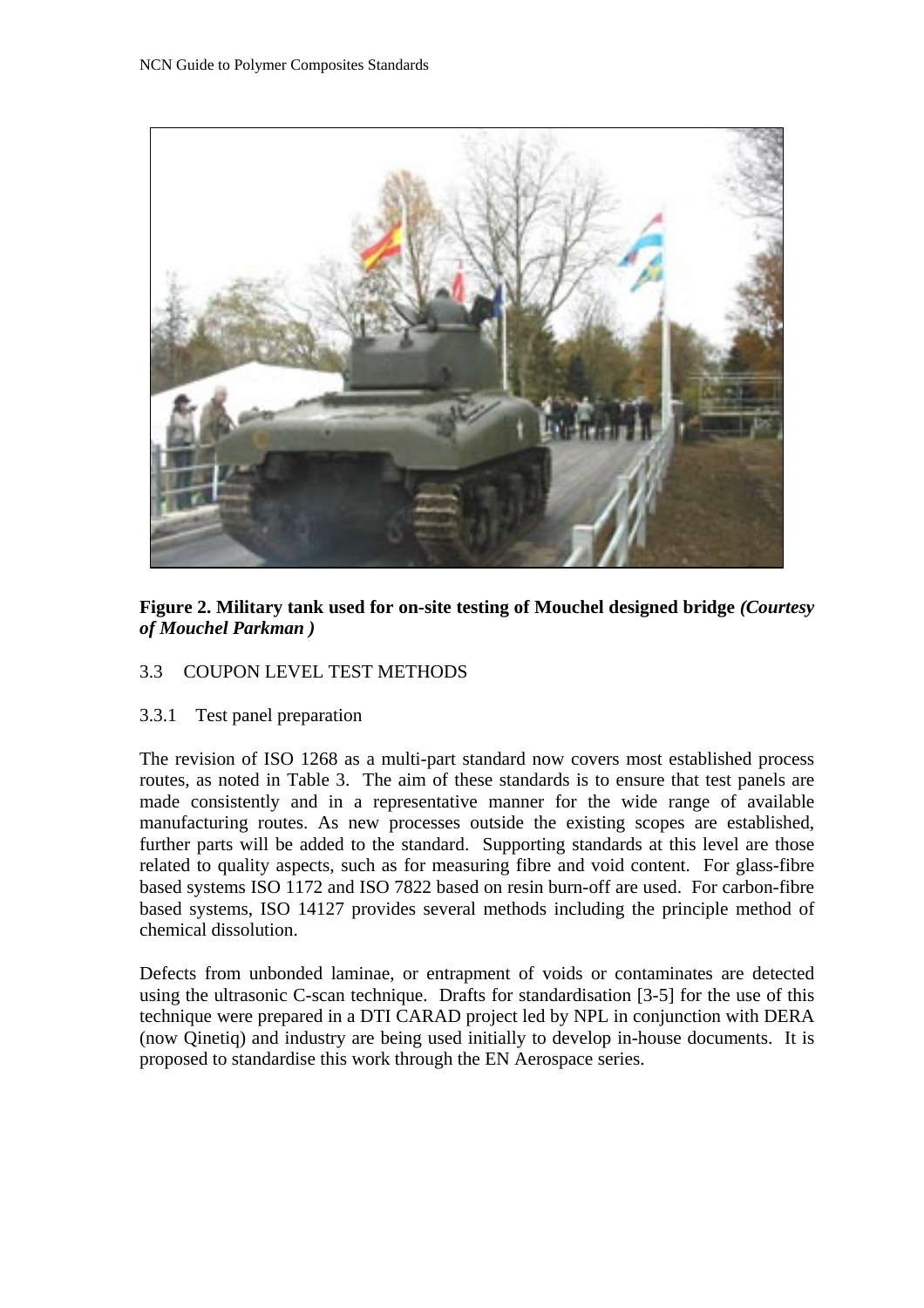| Part No.                    | <b>Title</b>                         |
|-----------------------------|--------------------------------------|
|                             | <b>General principles</b>            |
| $\mathcal{D}_{\mathcal{L}}$ | Contact and spray-up moulding        |
| 3                           | Wet compression moulding             |
| 4                           | <b>Moulding of preimpregnates</b>    |
| 5                           | <b>Filament moulding</b>             |
| 6                           | <b>Pultrusion moulding</b>           |
|                             | <b>Resin transfer moulding</b>       |
| 8                           | <b>Moulding of SMC/BMC</b>           |
| Q                           | <b>Moulding of GMT/STC</b>           |
|                             | <b>Injection moulding of BMC/DMC</b> |

#### **Table 3: Parts of (EN) ISO 1268 for test plate manufacture**

#### 3.3.2 Mechanical test methods

Laminate test methods are still principally developed in the ISO work programme as noted in Table 4. One of the most recent standard published is on "Fatigue Testing of Composites – General Principles (ISO 13003)". The UK, through the author, was heavily involved in drafting and editing this French-led project through the incorporation and exploitation of experiences from the VAMAS fatigue studies [6].

| <b>Standard Number</b>     | <b>Title</b>                                                          |
|----------------------------|-----------------------------------------------------------------------|
| <b>ISO 3597 Part 1 - 4</b> | Textile glass reinforced plastics – Determination of mechanical       |
| (Revision)                 | properties on rods made of roving reinforced resin. (Preparation of   |
|                            | rods, flexure, tension and shear strengths)                           |
| <b>ISO 13003</b>           | <b>Fatigue - General principles</b>                                   |
| ISO14127                   | Carbon-fibre laminates- Determination of resin, fibre and void        |
|                            | content                                                               |
| <b>ISO 15024</b>           | Standard test method for Mode I Interlaminar fracture toughness       |
|                            | $G_{IC}$ of unidirectional fibre reinforced polymer matrix composites |
| <b>ISO 15310:</b>          | Fibre reinforced plastic composites – determination of in-plane       |
|                            | shear modulus by plate twist                                          |
| ISO NWI N565               | Glass reinforced products – Determination of fibre length             |
| <b>ISO DIS 18352</b>       | Test method for compression-after-impact properties of carbon         |
|                            | fibre reinforced plastics.                                            |

#### **Table 4: Composite material test methods**

The six standards, shown in Table 5, provide the basic coupon tests used for design (in-plane tension, shear and compression) and QA (i.e. interlaminar shear strength, flexure) testing. These ISO test methods were harmonised during the drafting work at NPL with CRAG and ASTM versions of the same test methods, with one standard (i.e. BS EN ISO 14129) based on the equivalent ASTM test. As a result of the work corresponding changes were made to ASTM test methods to improve harmonisation. These standards have been re-balloted under the automatic five-year review procedure for confirmation, revision or withdrawal.

The tensile test methods BS EN ISO 527-4 was agreed for confirmation. However, the Japanese requested a revision of ISO 527-5 to include tapered tabs as well as, or instead of, square ended tabs, and revised strain levels for modulus determinations (c.f. ASTM D 3039 [7]). The first aspect was considered fully when the different standards were initially harmonised by NPL ten years ago. Indeed, it was a Japanese round-robin data that was tabled at the annual ISO meeting that resulted in the choice of square ended-tabs, which was common in the UK in CRAG, EN Aerospace and the existing ISO 3268 standard for GRP. The Japanese work found that for two carbon-fibre systems tested in a round-robin exercise,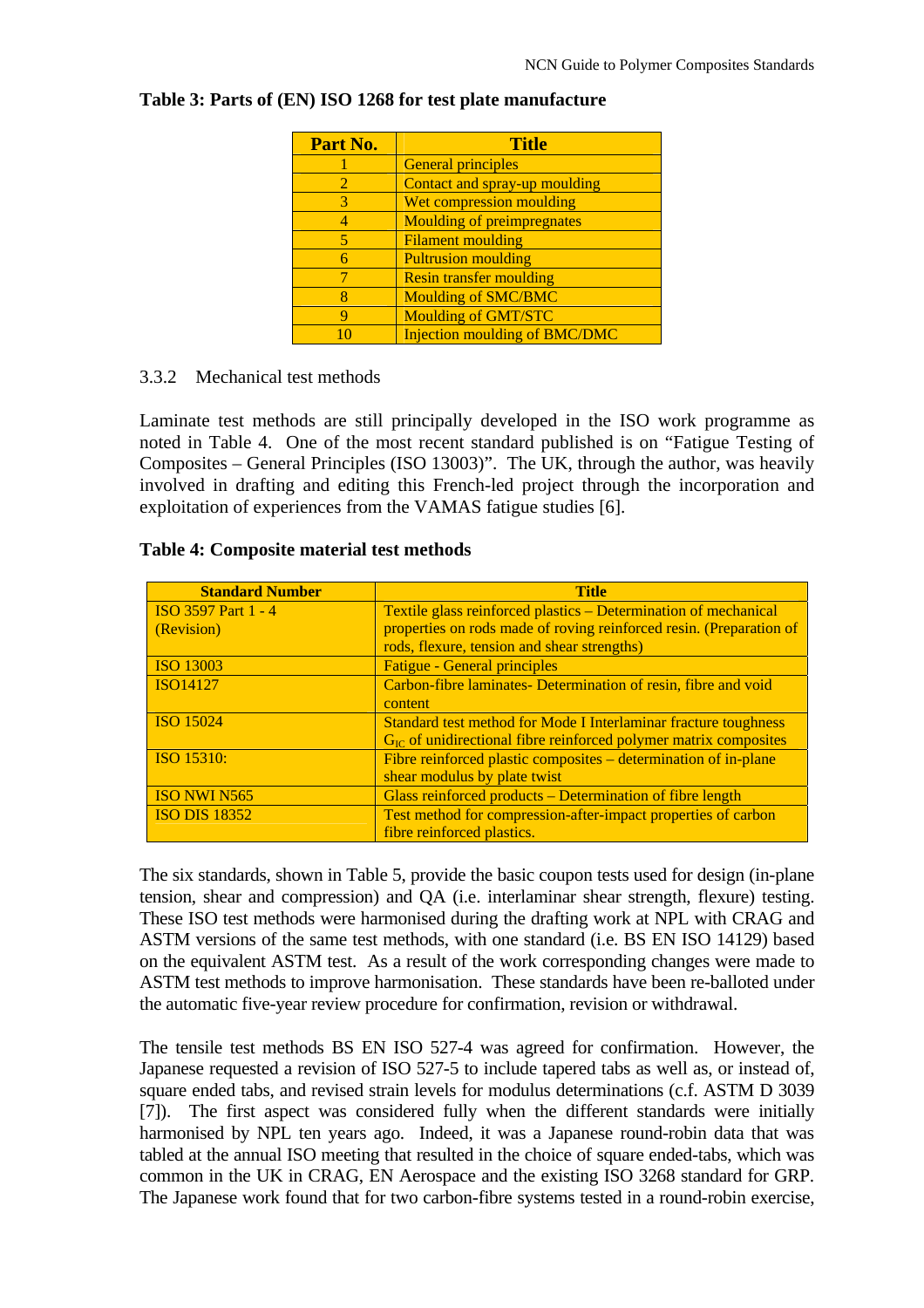one obtained a higher strength with a tapered tab, and the other with a square ended tab. Consequently, on a balance of technical aspects, but also considering the cost and time for tabbing the specimen, the Japanese recommended square tabs, especially for non-carbon fibre based systems. ASTM subsequently, modified ASTM D 3039 - the equivalent tensile standard - to allow tab angles up to 90º to harmonise with the ISO standard, while retaining a preference for 7º tapered tabs. Tapered tabs delaminate more easily during fatigue testing.

| <b>Property</b>                               | <b>International</b>   | <b>ASTM</b>      | <b>CRAG</b>    |
|-----------------------------------------------|------------------------|------------------|----------------|
|                                               | <b>Standard</b>        | <b>Methods</b>   | <b>Methods</b> |
| <b>Tension - "Isotropic" (nominally)</b>      | <b>BS EN ISO 527-4</b> | D 3930           | 300            |
| <b>Tension - Unidirectional (anisotropic)</b> | <b>BS EN ISO 527-5</b> | D 3930           | 300            |
| <b>Flexure</b>                                | <b>BS EN ISO 14125</b> | D <sub>695</sub> | <b>200</b>     |
| <b>Compression</b>                            | <b>BS EN ISO 14126</b> | D 3410           | 400            |
| Shear - $\pm$ 45 $\degree$ Tension            | <b>BS EN ISO 14129</b> | D 3815           | 101            |
| Shear - interlaminar by short beam flexure    | <b>BS EN ISO 14130</b> | D 2344           | 100            |

#### **Table 5: Harmonised BS EN ISO Test Methods**

The strain levels used for modulus measurement in ASTM D 3039 (i.e. 0.1% to 0.3%) gives the same strain range of 0.2% as in the ISO standard based on a strain range of 0.05% to 0.25%. Whereas, the EN aerospace standard, EN 2561 [8], is fundamentally different being based on the stress-strain data between  $P/10$  to  $P/2$ , where  $P =$  peak load. The ISO conditions were drawn from the previous standards (e.g. ISO 3268, ISO 527, ISO 178, ISO 604) that applied across all plastics (i.e. films, engineering plastics, moulding composites and composites) and test modes (i.e. tension, compression and flexure). Following discussion and consideration of the official revision ballot results, both Part 4 and 5 of ISO 527 were reconfirmed in 2005.

Work on "compression-after-impact", has progressed under the Japanese project leader. This work area is of particular interest to the UK following studies in previous and current DTI programmes (e.g. MMS13) on "defect criticality" [9]. A further NPL project is undertaking round-robin tests in support of this standard.

A round-robin (RR) validation has been undertaken for the double-notch shear test based on ASTM D 3846 [10]. Three materials representing different classes of composites were used (i.e. unidirectional carbon-fibre/epoxy, glass-fibre/polyester pultrusion and woven glass-fibre/epoxy) [11]. The RR was undertaken by supplying participants with material to prepare specimens that were subsequently returned to NPL for testing. This approach was taken as the test is considered to be particularly sensitive to the quality of test specimen preparation. A similar approach was followed for a thick adhered test method using aluminium specimens for the RR exercise [12].

#### 3.3.3 Thermal analysis test methods

During this last year, NPL prepared, as the project leader, the CD ballot version of ISO 6721-11 on measurement of  $T_g$  (glass transition temperature) using dynamic mechanical analysis (DMA) methods, including calibration of DMA equipment. This test method was researched and precision data obtained in an NPL/industry studio project, and comparisons made with  $T_g$  measured by differential scanning calorimetry (DSC). The two techniques are routinely used for high performance pre-impregnated composites (prepregs), and are often interchanged or used in comparison, although the relationship between these two very different tests is not clear. However, not all users can afford to have both techniques in-house. These results are reported in a Measurement Good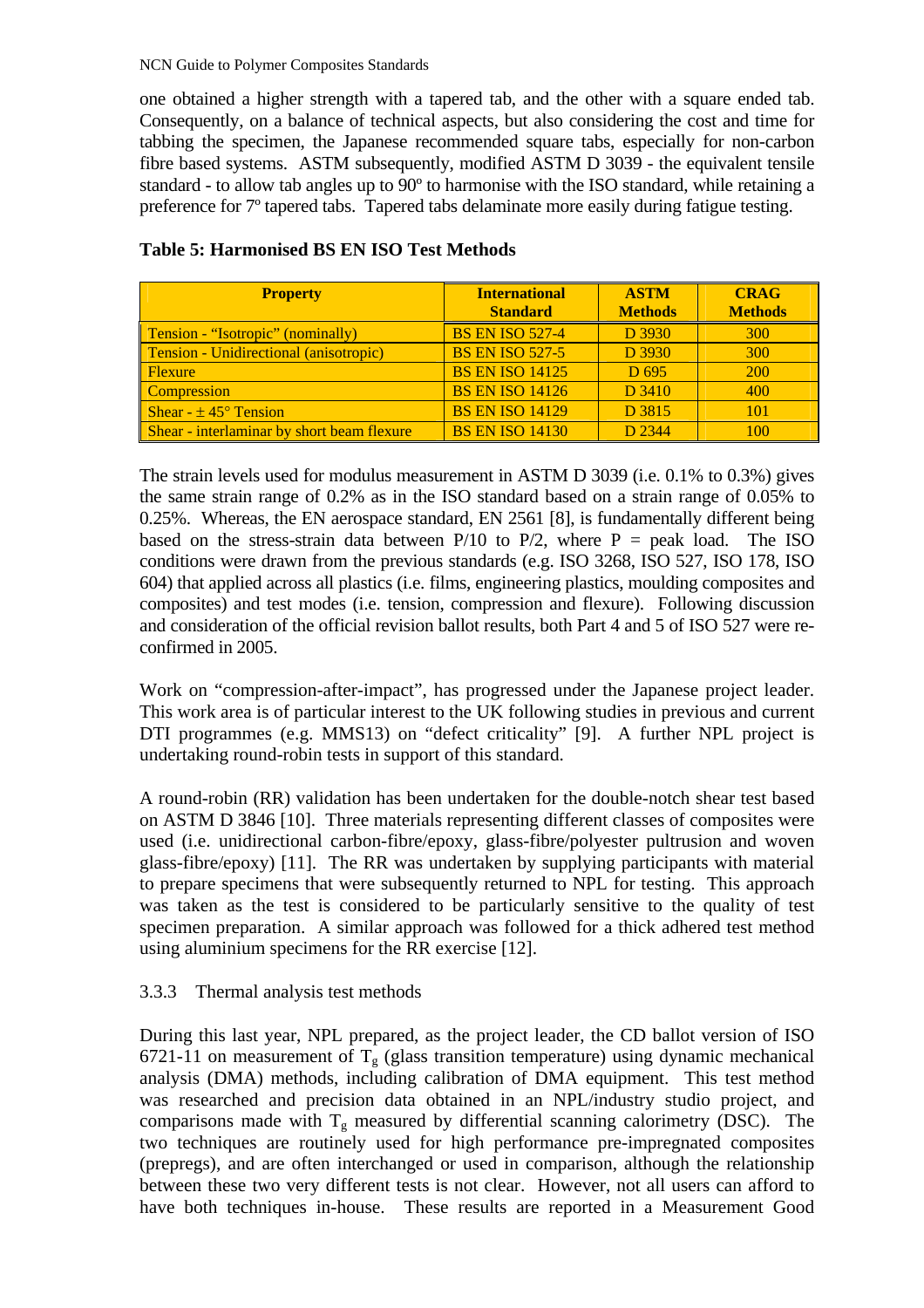Practice Guide [13] on thermal analysis methods, which included a draft that formed the basis of ISO 6721-11.

A typical set of RR data for Tg measurements are shown in Figure 3. Although, repeatability (within site) and reproducibility (between sites) were good for DSC (Differential Scanning Calorimetry), and repeatability was good for DMA (Dynamic Mechanical Analysis), poor reproducibility was obtained from DMA tests. The variability of DMA data was shown to be associated with temperature calibration errors in DMA equipment. Further details of the temperature calibration work are given in [13].



**Figure 3. DSC and DMA results on unreinforced polyester [13]** 

ISO TC61/SC5/WG8 is planning a series of test methods for thermal conductivity measurements for all plastics as listed in Table 6. Work to be undertaken by the UK relates to use of temperature modulated DSC for thermal conductivity measurements, including a Part 1 document on General Principles. These methods were studied in the second phase of the recent thermal analysis studio project, resulting in an updated version of the Measurement Good Practice Guide [14]. It will be necessary to launch official new work item ballots and obtain sufficient support for each part, as noted in Section 2.

**Table 6: Proposed new series of test methods for thermal conductivity** 

| <b>Introduction</b>                                                                   |
|---------------------------------------------------------------------------------------|
| Introduction and presentation of the different techniques and their uses according to |
| the plastic materials                                                                 |
| <b>Hot Wire Techniques::</b>                                                          |
| Hot Wire (see ISO 8894)                                                               |
| Line Source (see ASTM D 5930)                                                         |
| <b>Hot Disk</b>                                                                       |
| <b>Wave and Pulse methods:</b><br>$\bullet$                                           |
| <b>Temperature Wave Analysis</b>                                                      |
| Laser Flash (see ISO 18755)                                                           |
| <b>Steady State methods:</b>                                                          |
| Guarded Hot Plate (see SO 8302)                                                       |
| Guarded Heat Flux (see ISO 8301/ ASTM E 1530)                                         |
| <b>Temperature Modulated DSC</b> (new separate series on DSC)                         |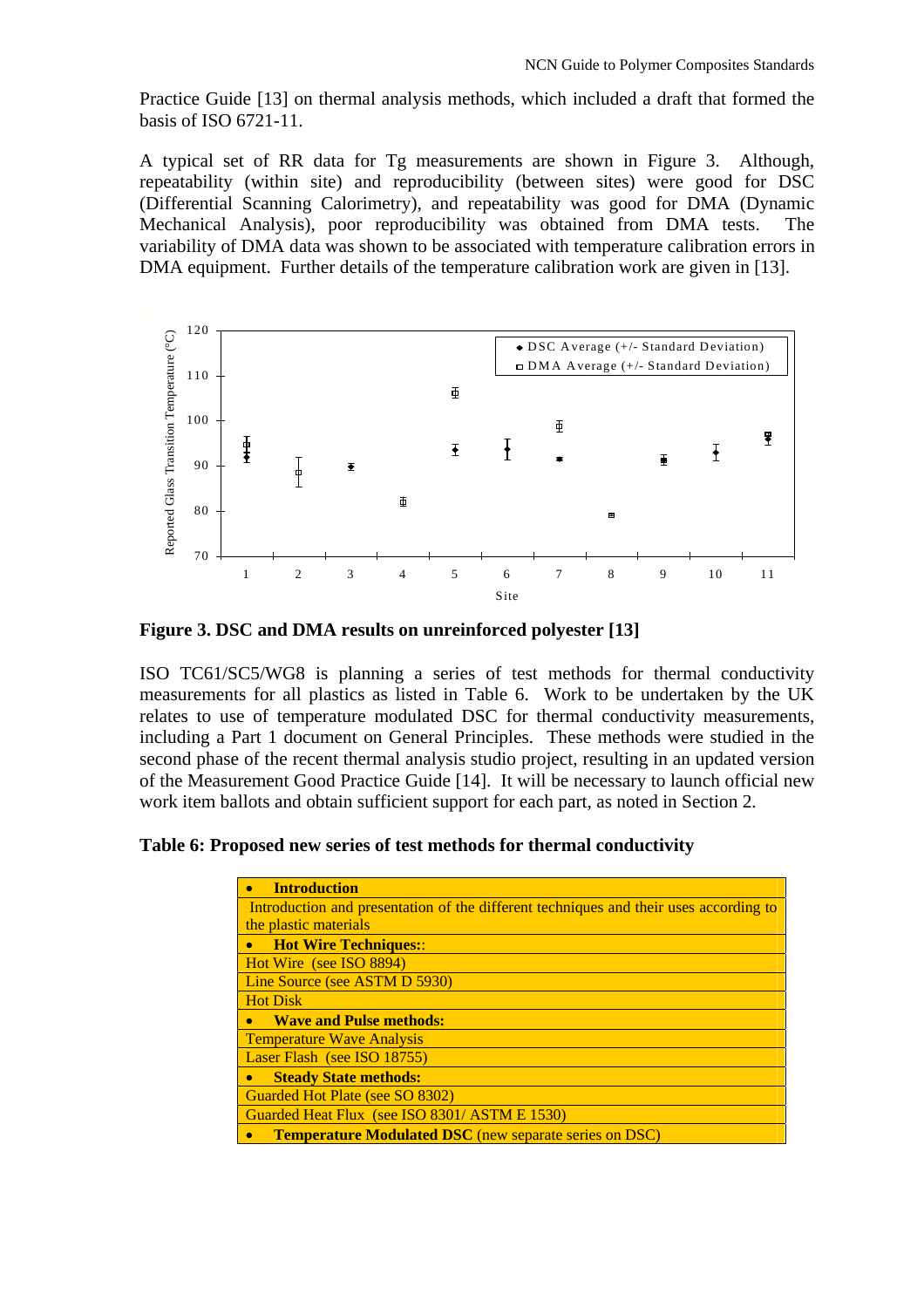#### 3.4 STRUCTURAL ELEMENT TEST METHODS

Round-robin validation has been completed for the pin-bearing test [14]. The pin-bearing test is used for this information for all types of composites and not only for aerospace materials. In fact, the first mandatory use of the pin-bearing test is in the specification standard for pultruded profiles (i.e. EN 13706) in recognition of the frequent use of bolting for assembly structures from these profiles (c.f. alternative of bonding). Currently, the pin-bearing test is an annex only to the CEN standard, so that, other versions can still be written for different application areas etc.

Four materials representing different classes of composites were used in the exercise. The materials were:

- 1. unidirectional carbon-fibre/epoxy,
- 2. woven glass-fibre/epoxy,
- 3. chopped strand mat/polyester,
- 4. glass-fibre/polyester pultrusion.

Abstracts from [15] are given in Figures 4-6 and Table 7. Please see reference [15] for full details. The precision data will be used to support a new work item proposal.



**Figure 4. Pin-bearing test geometry**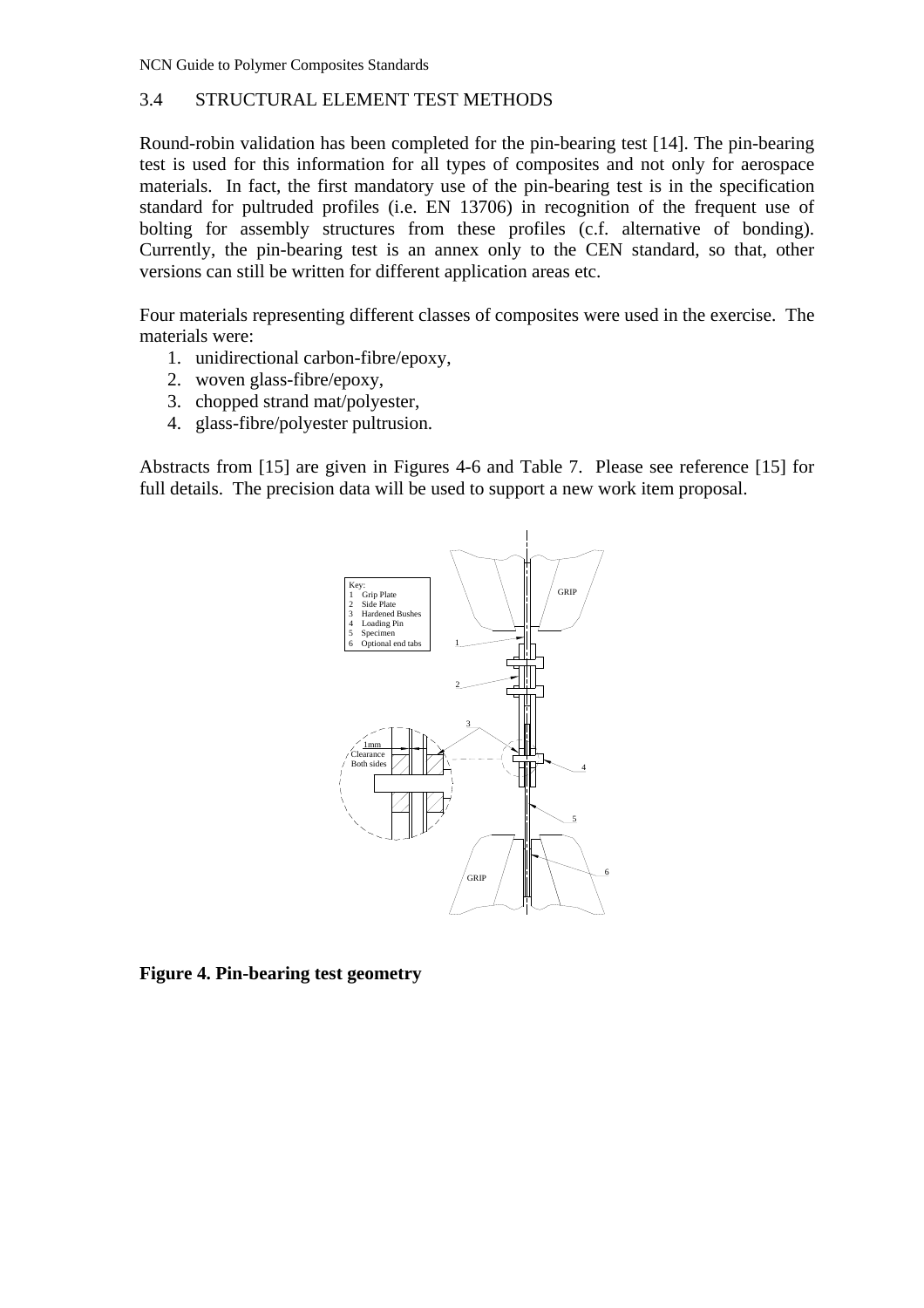

Note :  $b = 6d$ , Where  $d =$  diameter of hole. Typical  $d = 6$ 



**Figure 5. Pin-bearing specimen geometry** 

**Figure 6 Data from pin bearing tests for materials (a) to (d)**  *(N.b. horizontal line represents overall mean, encircled points = outliers)* 

| Table 7. Repeatability and reproducibility limits and standard deviations |  |  |
|---------------------------------------------------------------------------|--|--|
|                                                                           |  |  |

| <b>Material</b> | <b>Repeatability Conditions</b> |      | <b>Reproducibility Conditions</b> |       | Mean, $\sigma$ |  |
|-----------------|---------------------------------|------|-----------------------------------|-------|----------------|--|
|                 |                                 |      |                                   |       | (MPa)          |  |
|                 | 30.8                            | 86.2 |                                   | 160.0 | 606.0          |  |
|                 | I5.                             | 42.2 | 40.0                              | 111.9 | 418.0          |  |
|                 | 15.0                            |      | 44.9                              | 125.6 | 257.3          |  |
|                 |                                 | 59.3 |                                   | 92.7  | 297.7          |  |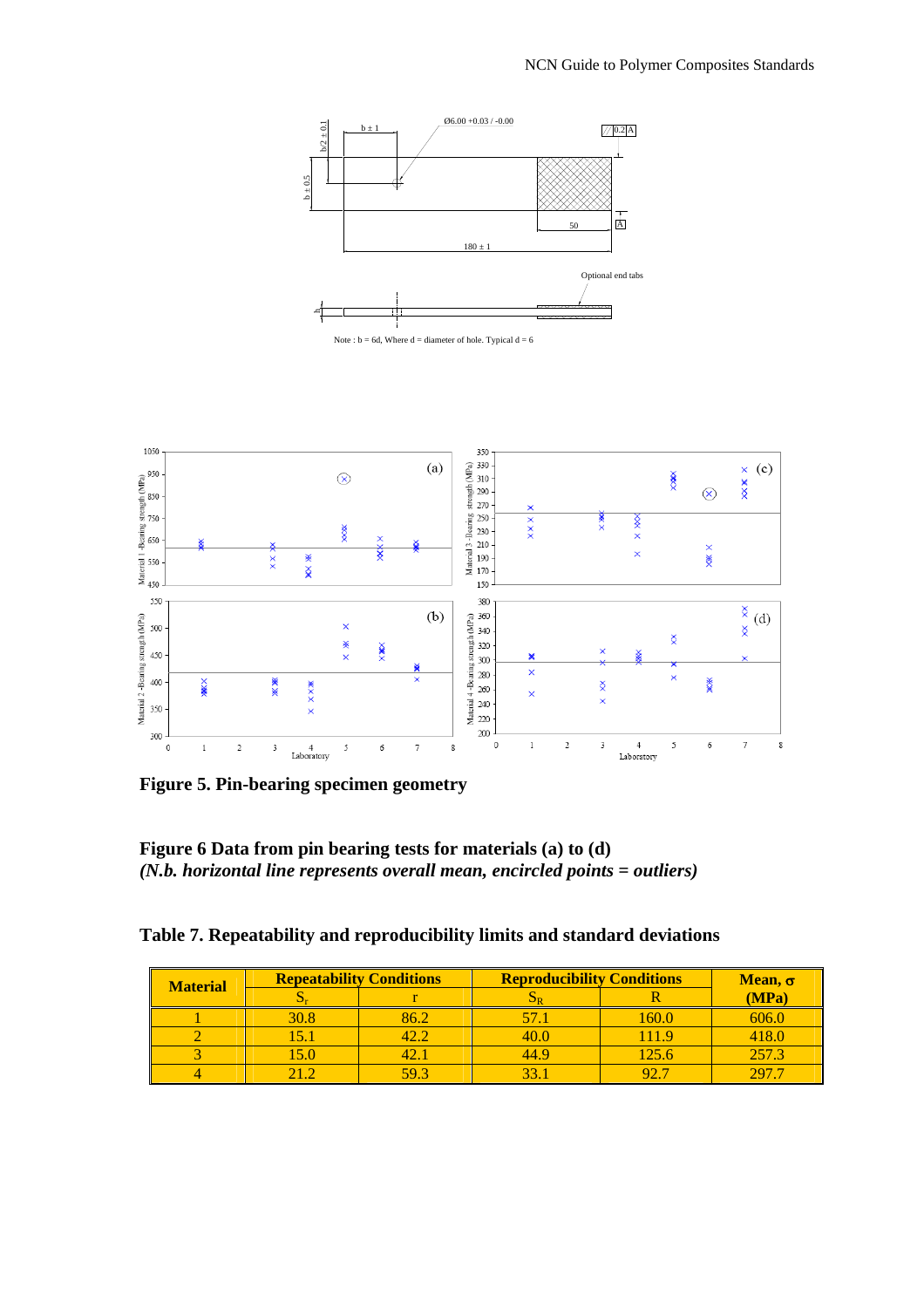#### 3.5 PRODUCT APPROVAL STANDARDS

The main progress made recently was the publication of several final product standards, such as ISO 14692 covering the use of GRP pipe work in off-shore applications. This standard is likely to have a significant impact on use of composites in other applications, as the comprehensive coverage and procedures are applied more widely. The increasing use of fibre wrapped or fully composite cylinders for liquid petroleum gas (LPG) storage and rescue pack applications is well represented by the number of new linked EN and ISO standards in this area. These standards are in two application areas that are safety critical.

Equally, EN 40-7 is an important standard as it covers a routine civil construction application and contains design rules for GRP light-columns alongside other parts of the standard dealing with steel, aluminium and concrete light columns. NPL first worked on the design modifications required for anisotropic materials (i.e. composites) in lighting columns more than 15 years ago for the Department of Transport.

| <b>Product</b>               | <b>Standard Number</b>                 |
|------------------------------|----------------------------------------|
| <b>GRP</b> pressure vessels  | prEN 13121 (c.f replaces BSI 4994)     |
| <b>GRP</b> piping offshore   | ISO 14692                              |
| <b>GRP</b> Water piping      | EN 1115-1 (c.f. BS 7159/6464)          |
| <b>GRP</b> Water tanks       | BS EN 13280 (replaces BS 7491 3 parts) |
| <b>FRP Lighting Columns</b>  | EN 40-7                                |
| <b>Wrapped Gas Cylinders</b> | EN 12445/N12447/ISO 11119 (3 parts)    |

#### **Table 8. Composite material product standards**

Progress continues on several other documents, which are replacing BS documents particularly in the piping and pressure vessels applications areas with publication already achieved in the case of pipe work. It should be noted that there are many cross references in these product standards to test method standards drafted in the UK as reviewed in [16]. This report covers the use of material data in the traceability and qualification of products.

#### **4. CONCLUDING COMMENTS**

#### 4.1 FUTURE REQUIREMENTS

It is noted that there is has been an increased interest in several different applications in the compression testing of thick carbon-fibre systems (i.e. thickness  $> 4$  mm) both for inplane and through-thickness properties [17, 18]. Equally, other projects have identified a wide range of data and test methods needed (e.g. mechanical properties, degree of cure, water absorption, fatigue, creep, impact). Durability continues to be of major concern, with over 2000 downloads recorded of a recent review by NPL [19]. It is planned to add a  $4<sup>th</sup>$  part to ISO 13706 on durability aspects if sufficient evidence of the relationship of laboratory tests to service performance can be obtained or modelled.

Proposals are being made in ISO TC61/SC13 for new work items on scissor shear, pinbearing, open/filled hole tension and compression [20] and Mode II fracture energy [21].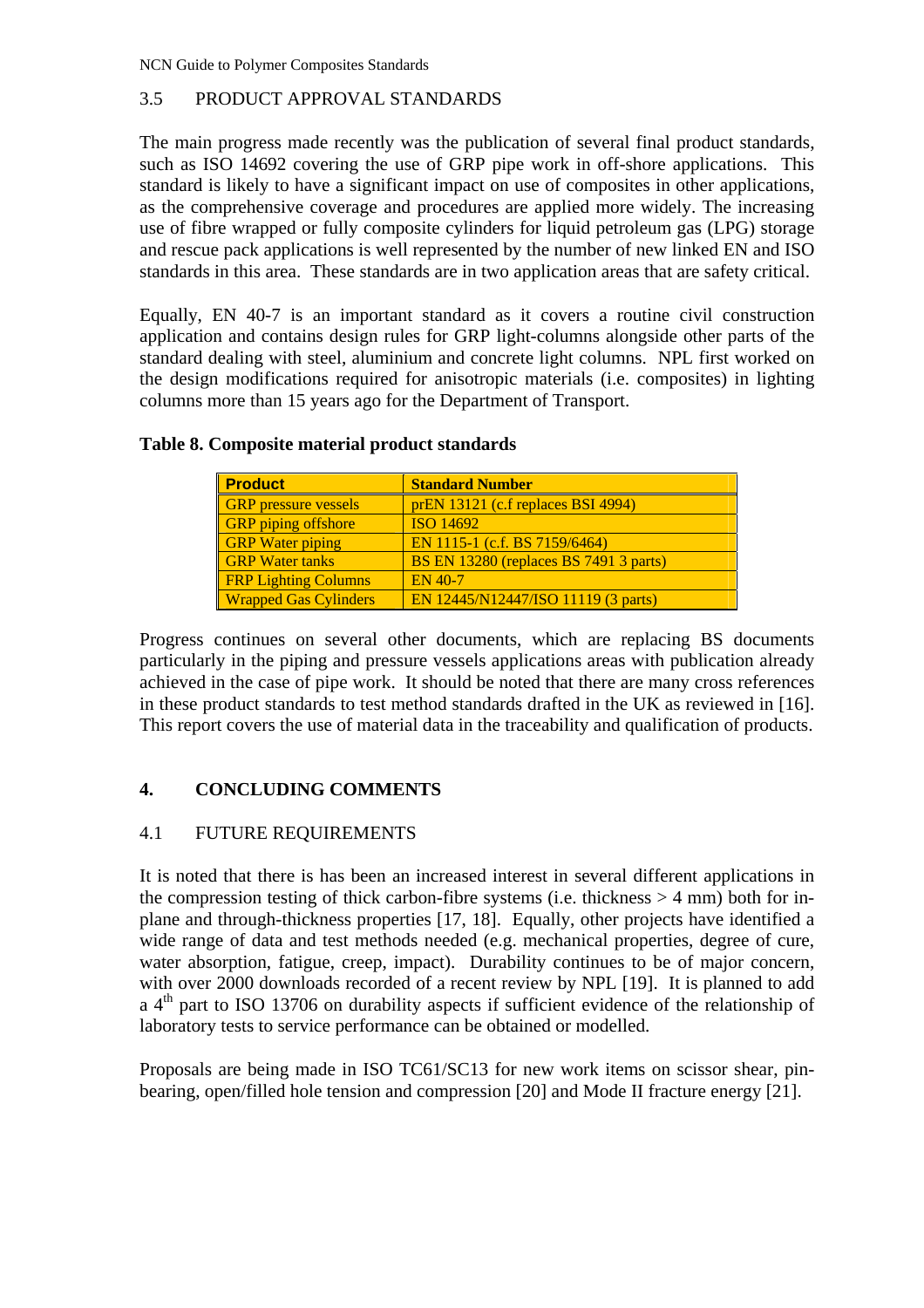#### 4.2 COMPOSITE PRODUCT STANDARDISATION

It is important that the increasing number of standards related to composite products, as in table 8, use consistent design procedures where possible (e.g. bolted joint design) and both source and use material property data in a similarly consistent manner. Although some work has been undertaken at the material property level [16], the design procedures themselves have not been analysed and compared in detail. This work will be tackled by the Task Group described below.

In order to reduce the cost and increase the availability of composite data in product design it is proposed to recommend that the Standard Qualification Plan (SQP) [22] be made available as an international standard. The guide details a SQP aimed at reducing the substantial costs involved in qualifying materials on behalf of suppliers, designers and end-users of fibre-reinforced plastic composite materials. Both composites suppliers and end-users are affected by the high cost of composite materials qualification. Qualifying a product against different user specifications, introducing new materials and finding data for materials selection and preliminary design can all be prohibitively costly due to repetition of testing. For example, one qualification programme for a new product cost £2 million to repeat ten times for different customers, rather than £130,000 if one qualification could have been accepted by all. An estimate of a 40% increase in design cost was also given due to the delayed availability of design data. The SQP is aimed at satisfying the minimum common requirements necessary to allow initial material selection, quality control and preliminary design to be undertaken. Further qualification requirements, not met by the minimum SQP, are included in an Extended Qualification Plan (EQP) (e.g. compression-after-impact)

#### 4.3 STANDARDISATION INPUTS FROM UK COMPANIES

NCN has established a NCN Task Group on "Design Codes, QA and Standards" to support future applications and are keen to hear from UK companies and research establishments on new requirements, revisions of existing standards or proposals for deleting obsolete standards. For example, inputs are requested on the standards listed in Table 5, at their 5-year review points. The Task group will be reviewing preferred design approaches and procedures, following this first publication.

Contact for further details or to send requests/proposals/information to:

Graham D Sims, Dr Divisional Knowledge Leader, NPL Fellow - Composites Industry and Innovation Division, Hampton Road, Teddington, TW11 0LW Phone: 020 8943 6564 Fax: 020 8614 0433 S/b: 020 8977 3222 E-mail: graham.sims @npl.co.uk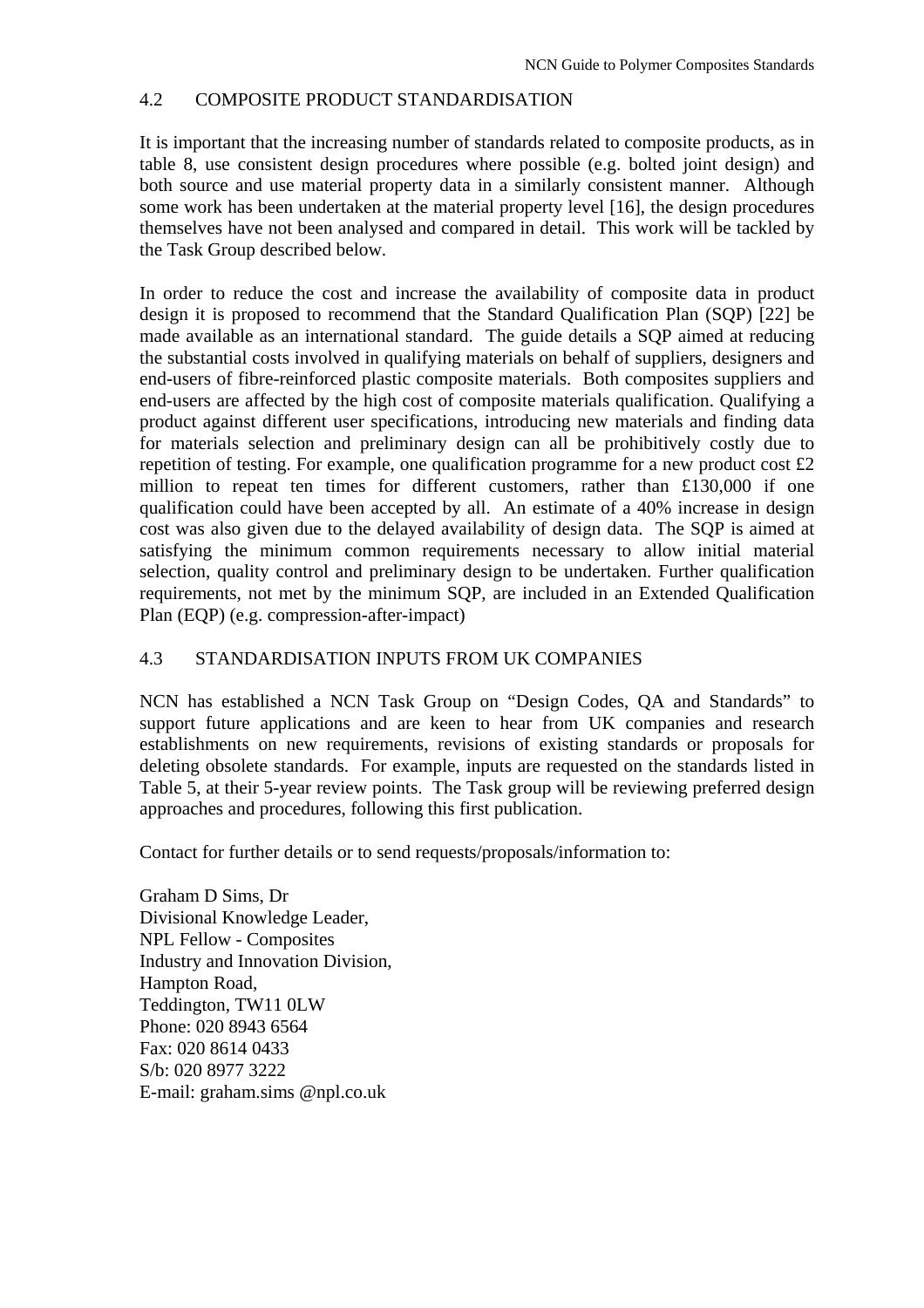#### **REFERENCES**

- 1. Sims G. D., "Annual Review of composites Standardisation Activities, April 2002 March 2003", NPL Report MATC (A) 110 (2003).
- 2. Sims G. D. and Bishop G., " UK Polymer Composites Sector, Competitiveness Analysis and Foresight Study", NPL Report MATC (A) 81, (2002).
- 3. Broughton W. R., Sims G. D., and Lodeiro M. J., "Overview of DTI Funded programme on Standardised procedures for ultrasonic inspection of polymer matrix composites" Insight, 40, 1, (1998).
- 4. Broughton W. R., Lodeiro M. J. and Sims G. D., "Validation of procedures for ultrasonic Cscan inspection of PMCs: UK round-robin", (1999).
- 5. Broughton W. R., Lodeiro M. J. and Sims G. D., "Validation of procedures for ultrasonic C-Scan inspection of PMCs: International round-robin".
- 6. Sims G. D., "Standardisation Issues for Fatigue Testing", 1<sup>st</sup> International Conference on Polymer Matrix Composites Fatigue, Paris, (2000).
- 7. ASTM D 3039, "Standard test method for tensile properties of polymer matrix composite materials".
- 8. EN 2561 (Aerospace series), "Carbon thermosetting resin unidirectional laminates. Tensile test parallel to the fibre direction".
- 9. MMS 13 Assessment and Criticality of Defects and Damage in Material Systems (For further details ) see http://www.npl.co.uk/npl/cmmt/cog/mms13/mms13intro.html
- 10. ASTM D3846-94, "Standard test method for in-plane shear strength of reinforced plastics".
- 11. Shaw R. M. and Sims G. D., "Round-robin validation exercise for the determination of through-thickness shear strength in compression", NPL Measurement Note (MN) 48, (2003).
- 12. Mera R. D. and Sims G. D., "Round-robin validation exercise for the thick adherend shear test in compression", NPL Measurement Note (MN) 46, (2003).
- 13. Mulligan D. R., Gnaniah S. J. P. and Sims G. D., "Thermal Analysis Techniques for Composites and Adhesives", NPL Measurement Good Practice Guide No. 32, (2000).
- 14. Mulligan D. R., Gnaniah S. J. P. and Sims G. D., "Thermal Analysis Techniques for Composites and Adhesives –  $2<sup>nd</sup>$  Edition", NPL Measurement Good Practice Guide No. 62, (2003).
- 15. Shaw R. M. and Sims G. D., "Round-robin validation exercise for the determination of pin bearing strength", NPL Measurement Note (MN) 50, (2003).
- 16. Sims G. D., "Traceability and Qualification in Design with Composite Materials", NPL Report MATC (A) 81 (2002).
- 17. Lodeiro M. J., Broughton W. R. and Sims G. D., "Understanding the Limitations of Through-Thickness Test Methods", Plastics, Rubber and Composites", Volume 28, Number 9, 1999, pp 216-224.
- 18. Broughton W. R., "Through-thickness Testing", Chapter 8, "Mechanical Testing of Advanced Fibre Composites", Edited by Hodgkinson J. M., Woodhead Publishing Limited, 2000.
- 19. Maxwell A. S., Broughton W. R., Dean G. D., Sims G. D., ["Review of accelerated ageing](http://publications.npl.co.uk/dbtw-wpd/exec/dbtwpub.dll?AC=GET_RECORD&XC=/dbtw-wpd/exec/dbtwpub.dll&BU=http%3A%2F%2Flibsvr1.npl.co.uk%2Fnpl_web%2Fsearch.htm&TN=NPLPUBS&SN=AUTO16215&SE=34&RN=9&MR=20&TR=0&TX=1000&ES=0&CS=1&XP=&RF=Search+Results&E)  [methods and lifetime prediction techniques for polymeric materials",](http://publications.npl.co.uk/dbtw-wpd/exec/dbtwpub.dll?AC=GET_RECORD&XC=/dbtw-wpd/exec/dbtwpub.dll&BU=http%3A%2F%2Flibsvr1.npl.co.uk%2Fnpl_web%2Fsearch.htm&TN=NPLPUBS&SN=AUTO16215&SE=34&RN=9&MR=20&TR=0&TX=1000&ES=0&CS=1&XP=&RF=Search+Results&E) NPL Report DEPC-MPR 016, March 2005 (see also Broughton W. R., Maxwell A. S., ["Accelerated](http://publications.npl.co.uk/dbtw-wpd/exec/dbtwpub.dll?AC=GET_RECORD&XC=/dbtw-wpd/exec/dbtwpub.dll&BU=http%3A%2F%2Flibsvr1.npl.co.uk%2Fnpl_web%2Fsearch.htm&TN=NPLPUBS&SN=AUTO16215&SE=34&RN=1&MR=20&TR=0&TX=1000&ES=0&CS=1&XP=&RF=Search+Results&E)  [environmental ageing of polymeric materials."](http://publications.npl.co.uk/dbtw-wpd/exec/dbtwpub.dll?AC=GET_RECORD&XC=/dbtw-wpd/exec/dbtwpub.dll&BU=http%3A%2F%2Flibsvr1.npl.co.uk%2Fnpl_web%2Fsearch.htm&TN=NPLPUBS&SN=AUTO16215&SE=34&RN=1&MR=20&TR=0&TX=1000&ES=0&CS=1&XP=&RF=Search+Results&E), NPL Measurement Good Practice Guide No. 103, March 2007).
- 20. Niklewicz J. and Sims G. D., "Round-Robin Validation Exercise for Three Structural Test Methods (open-hole compression, open-hole tension and pin-bearing)", NPL Measurement Note CMMT (MN) 043 (1999).
- 21. Davies P., Sims G. D., Blackman B. R. K, Brunner A. J., Kageyama K.,. Hojo M., Tanaka K., Murri G., Rousseau C., Gieseke B., Martin R. H., "Comparison of test configurations for the determination of GIIc : Results from an international round robin", Plastics, Rubber and Composites, Vol. 28, No. 9, pp432-437 (1999)
- 22. Gower M. R. L. and Sims G. D., "Fibre-Reinforced Plastic Composites Qualification of Composite Materials", NPL Measurement Good Practice Guide No. 64 (2003)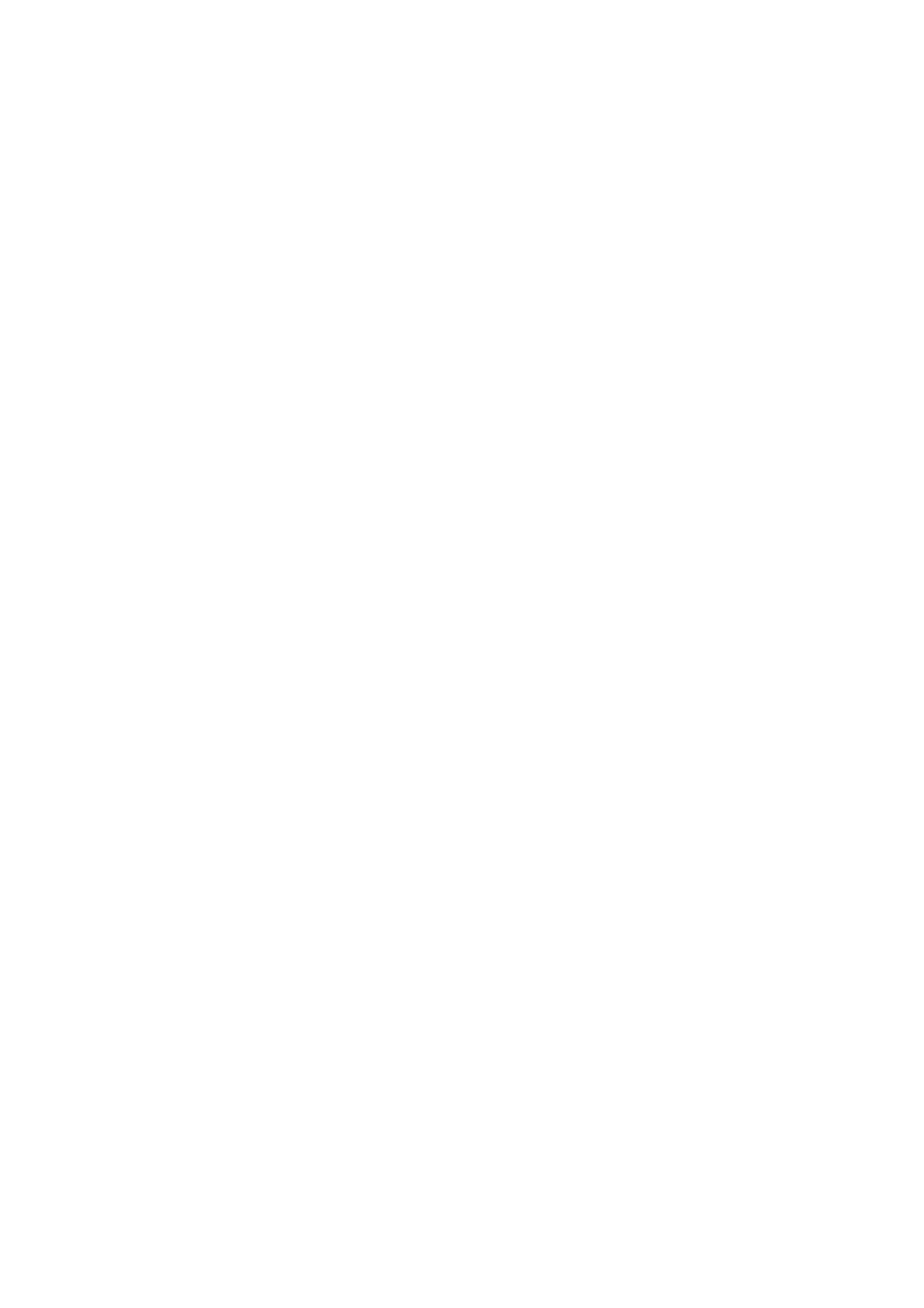#### **APPENDIX A. ISO and EN STANDARDS FOR FIBRE REINFORCED PLASTICS**

#### **Reinforcing fibres and fibre products - Test methods and specifications**

ISO 1887: Glass fibre – Determination of combustible matter content (size)

- ISO 1888: Textile glass Staple fibres or filaments Determination of average diameter
- ISO 1889: Reinforcement yarns Determination of density
- ISO 1890: Reinforcement yarns Determination of twist
- ISO 2078: Textile glass Yarns -Designation

ISO 3341: Textile glass – Yarns - Determination of breaking force and breaking elongation

ISO 9291. Textile glass reinforced plastics – rovings – preparation of unidirectional plats by winding. (being replaced by ISO 1268)

ISO 10119: Carbon fibre – Determination of density

ISO 10548: Carbon fibre – Determination of size content

ISO 11566: Carbon fibre – Determination of tensile properties of single filament specimens

ISO 11567: Carbon fibre – Determination of filament diameter and cross-sectional area

ISO 10618: Carbon fibre – Determination of tensile properties of resin-impregnated yarn

ISO 13002: Carbon fibre – Designation system for filament yarns.

BS 4045:1966. Specification for epoxide resin pre-impregnated glass fibre fabrics.

BS ISO 10371:1993. Fibre reinforced plastics. Braided tapes for composite materials reinforcement. Basis for a specification.

BS EN 13003:1999. Para-aramid fibre filament yarns.

ISO/DIS 15039. Textile glass rovings – determination of solubility of sizing.

ISO/DIS 15100. Plastics – reinforcement fibres – chopped strands – determination of bulk density.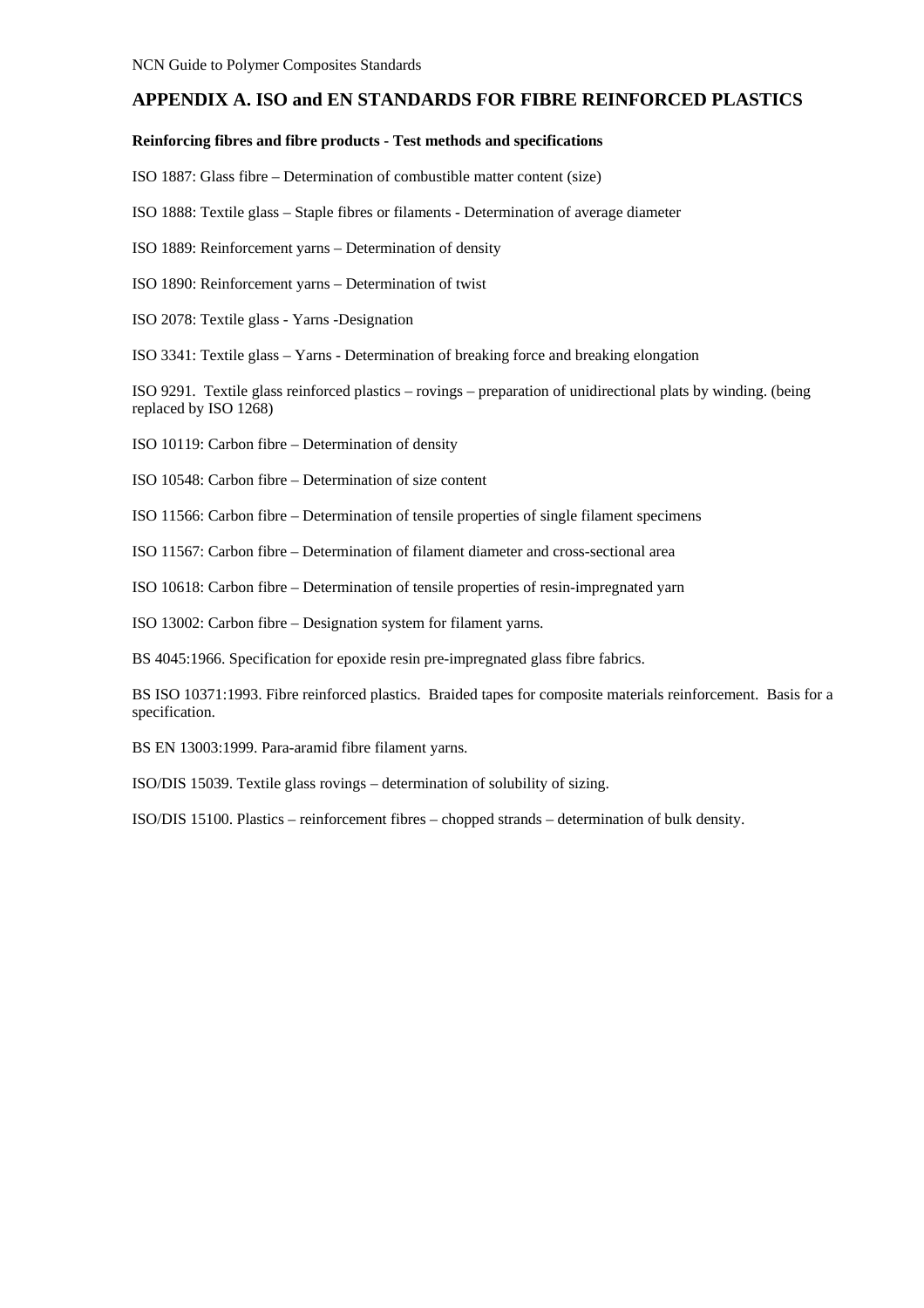#### **Moulding compound / pre-impregnates – test methods and specifications**

prEN 14598: Reinforced plastics composites – Specifications for thermoset moulding compounds (SMC, BMC, DMC)

prEN 2833. Aerospace: Reinforced Plastics – Glass fibre pre-impregnates

prEN 14447. Fibre reinforced plastics. Glass mat reinforced thermoplastics (GMT). Determination of flowability and solidification

ISO 9782. Plastics; reinforced moulding compounds and prepregs; Determination of apparent volatile matter content.

ISO 10352. Fibre reinforced plastics – Moulding compounds and prepregs – Determination of mass per unit area.

ISO 11667. Fibre reinforced plastics – moulding compounds and prepregs – Determination of resin, reinforced fibre and mineral filler content – Dissolution methods.

BS EN ISO 12115. Fibre reinforced plastics – thermosetting moulding compounds and prepregs – determination of flowability, maturation and shelf life.

ISO 12114 – Fibre reinforced plastics – thermosetting moulding compounds and prepregs – determination of cure characteristics

BS EN 12575:1998. Plastics. Thermosetting moulding compounds. Determination of the degree of fibre wet out in SMC.

prEN 13677: Reinforced Plastics Composites – specifications for thermoplastic moulding compounds (GMT)

ISO 15034: Composites - Prepregs – Determination of resin flow

ISO 15040: Composites - Prepregs – Determination of gel time

#### **Resin systems**

BS 3532:1990. Specification for unsaturated polyester resin systems for low pressure fibre reinforced plastics.

Many other standards for unreinforced thermoplastic and thermoset resins applicable (www.bsi-global.com)

#### **Fibre reinforced plastics (or polymer matrix composites)**

BS 6564-3:1990. Polytetrafluoroethylene (PTFE) materials and products. Specification for E-glass fibre filled PTFE.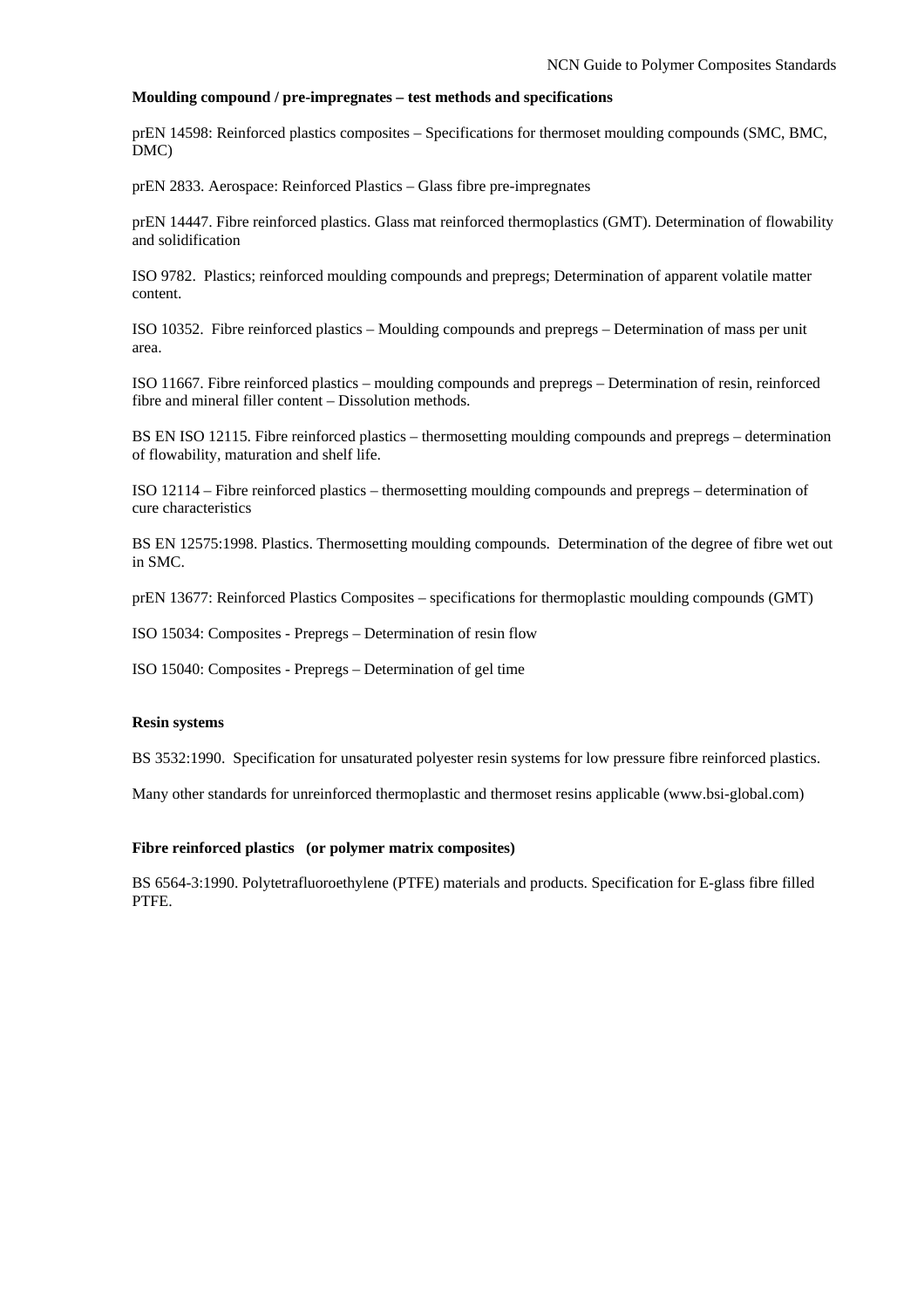#### **Laminated materials – Mechanical property tests**

BS EN ISO 75-3:1996. Plastics. Determination of temperature of deflection under load. High-strength thermosetting laminates and long-fibre-reinforced plastics

BS EN ISO 527 – Part 1: Plastics – Determination of tensile properties – General principles

BS EN ISO 527 – Part 4: Determination of tensile properties – Test conditions for isotropic and orthotropic fibre-reinforced plastic composites

BS EN ISO 527-5: Plastics. Determination of tensile properties. Test conditions for unidirectional fibrereinforced plastic composites

ISO 1172. Textile glass reinforced plastics; Prepregs, moulding compounds and laminates – Determination of the textile-glass and mineral-filler content - Calcination methods ( determination of loss on ignition)

ISO 1268: Fibre reinforced plastics – test plate manufacturing methods

ISO 2818: Plastics – Preparation of specimens by machining

ISO 3597. Textile glass reinforced plastics; Determination of mechanical properties on rods made of roving reinforced resin (Parts 1-4)

ISO 4899 Textile glass reinforced thermosetting plastics; properties and test methods.

ISO 10350-2: Plastics – acquisition and presentation *of comparable single-point data – Part 2: long fibre reinforced plastics* 

ISO/FDIS 13003: Fibre reinforced plastic composites – determination of fatigue properties under cyclic loading

BS EN ISO 14125: Fibre-reinforced plastics composites – determination of flexural properties

BS EN ISO 14126: Fibre reinforced plastic composites – determination of the in-plane compression strength

ISO/DIS 14127. Composites – determination of resin, fibre and void content of composites reinforced with carbon fibre

BS EN ISO 14129: Fibre reinforced plastic composites – determination of the in-plane shear stress/shear strain, including the in-plane shear modulus and strength by the  $\pm 45^{\circ}$  tension test method

BS EN ISO 14130: Fibre reinforced plastic composites – determination of apparent interlaminar shear strength by short-beam method

ISO 15024: standard test method for Mode I Interlaminar fracture toughness Gic of unidirectional fibre reinforced polymer matrix composites

ISO 15310: Fibre reinforced plastic composites – determination of in-plane shear modulus by plate twist

ISO DIS 18352: Test method for compression-after-impact properties of carbon fibre reinforced plastics.

#### **Thermal analysis test methods**

*I*SO 6721: Plastics – Determination of dynamic mechanical properties

ISO 11357: Plastics - Differential scanning calorimetry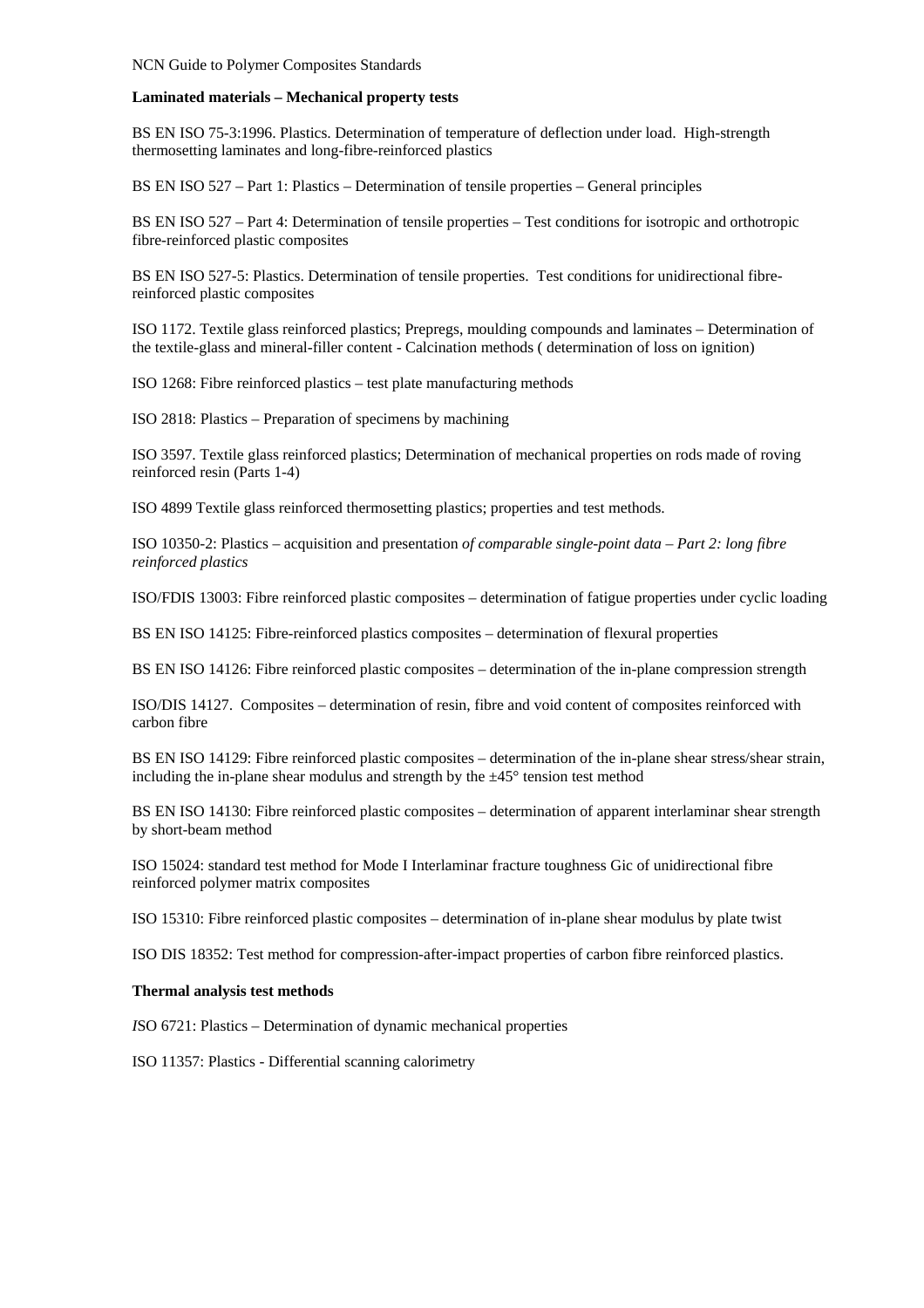#### **Final Products –Test method and Product Standards**

BS EN 40-7:2002 Lighting columns. Requirements for fibre reinforced polymer composite lighting columns.

BS EN 1013-2:1999 Light transmitting profiled plastics sheeting for single skin roofing. Specific requirements and test methods for sheets of glass fibre reinforced polyester resin (GRP).

BS EN 1115 Plastics piping systems for underground drainage and sewerage under pressure. Glass-reinforced thermosetting plastics (GRP) based on unsaturated polyester resin (UP). General

BS EN 12445 Transportable gas cylinders. Fully wrapped composite cylinders

BS EN 12457 Transportable gas cylinders. Seamless, hoop-wrapped composite cylinders

BS EN 13280:2001 Specification for glass fibre reinforced cisterns of one-piece and sectional construction, for the storage, above ground, of cold water (replaces BS 7491 3 parts)

BS 4154:1985. Corrugated plastics translucent sheets from thermo-setting polyester resin (glass fibre reinforced).

BS 5480:1990. Specification for glass fibre reinforced plastics (GRP) pipes and fittings for water supply or sewerage.

ISO 7370. Glass fibre reinforced thermosetting plastics (GRP) pipes and fittings; nominal diameters, specified diameters and standard lengths.

ISO/FDIS 7432 Glass reinforced thermosetting plastics (GRP) pipes and fittings-test methods to prove the design of locked socket and spigot joints

BS 7491. Glass fibre reinforced plastics cisterns for cold water storage

ISO/DIS 7509 Plastics piping systems – glass reinforced thermosetting plastics (GRP) pipes – determination of time to failure under sustained internal pressure

ISO 7510. Plastics piping systems- glass reinforced plastics (GRP) components

ISO 7511. Plastics piping systems – glass reinforced thermosetting plastics (GRP) pipes and fittings – test methods to prove the leak tightness of the wall under short-term internal pressure.

ISO 7684. Plastics piping systems – glass reinforced thermosetting plastics (GRP) pipes – determination of the creep factor under dry conditions.

ISO 7685. Plastics piping systems - glass reinforced thermosetting plastics (GRP) pipes – determination of initial specific ring stiffness.

ISO/DIS 8483 Glass reinforced thermosetting plastics (GRP) pipes and fittings – test methods to prove the design of bolted flange joints.

ISO/DIS 8513. Plastics piping systems - glass reinforced thermosetting plastics (GRP) pipes – determination of initial longitudinal tensile properties.

ISO 8521 Plastics piping systems - glass reinforced thermosetting plastics (GRP) pipes – determination of the apparent initial circumferential tensile strength.

ISO/DIS 8533. glass reinforced thermosetting plastics (GRP) pipes and fittings – test methods to prove the design of cemented or wrapped joints.

ISO/DIS 8639. Glass reinforced thermosetting plastics (GRP) – test methods for leaktightness and resistance to damage of flexible and reduced-articulation joints.

ISO 10466. Plastics piping systems - glass reinforced thermosetting plastics (GRP) pipes – test method to prove the resistance to initial ring deflection.